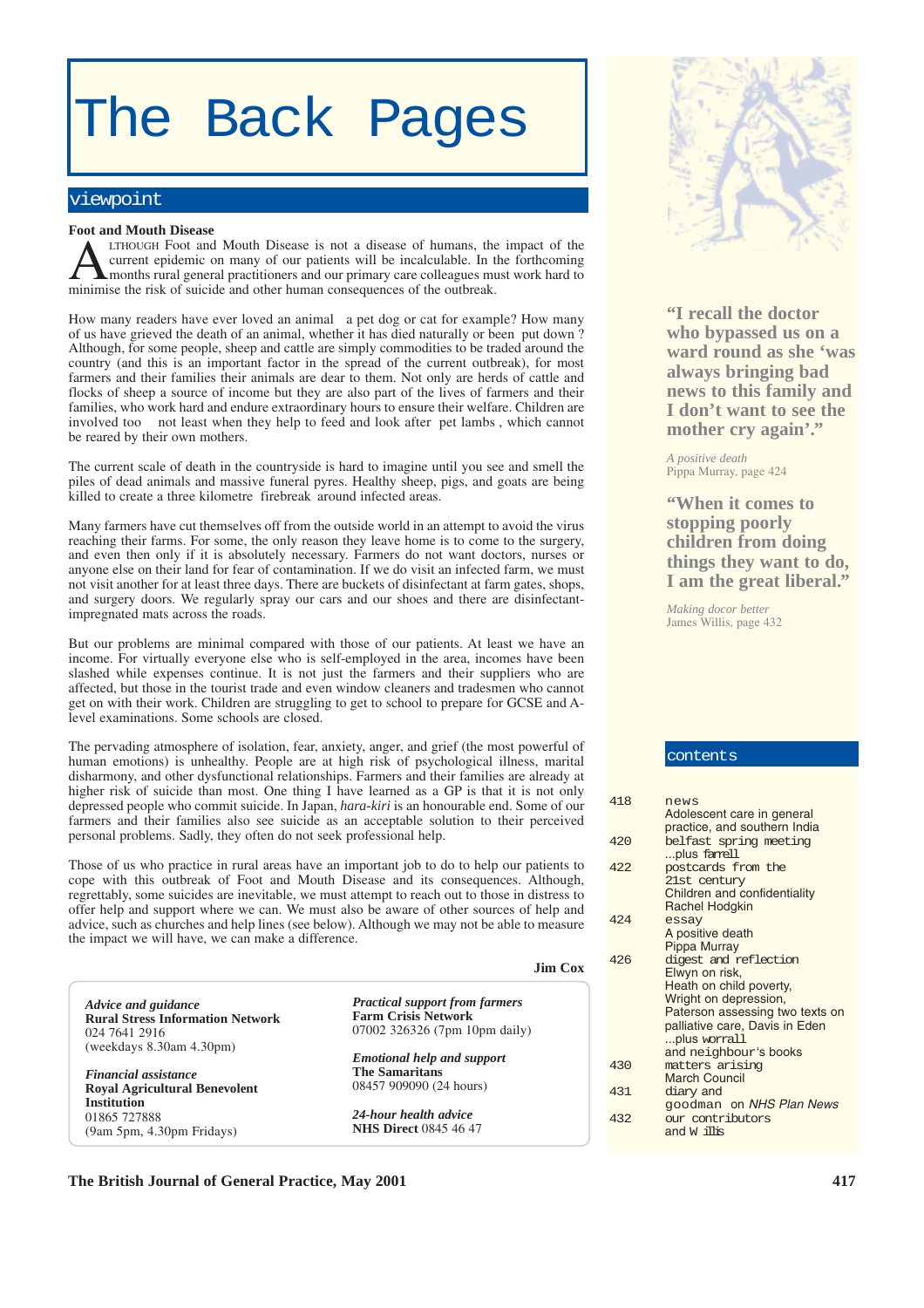### **Measuring Adolescent Care in General Practice — Successes, Problems, and Pitfalls**

THE Adolescent Working Party of the<br>Royal College of General College Practitioners has long campaigned for improving the quality of primary care for adolescents, and one aspect of our work has been to promote and encourage research in this field. We felt that it would be timely to hold a meeting for those who have successfully conducted research (albeit with problems and pitfalls along the way!) in order to share our experiences with others who might be at an earlier stage in the process. The early stages of research can be daunting and we aimed to provide some inspiration and support for those starting out.

We were delighted to welcome 35 delegates to the symposium in November, at the Department of Paediatrics and Child Health, Royal Free Medical School. Delegates included academic and non-academic GPs, other primary care team members, and nonmedical researchers. The day comprised a series of presentations followed by discussion around shared experiences, problems, and ideas. It seemed appropriate that the event should take place at the Royal Free, with its history of support for primary care research generally and research in adolescent health in particular a point well made by Professor Brent Taylor, who introduced the symposium. Further, it was here that the Working Party was first conceived.

The opening three speakers from Cardiff, Hertfordshire, and Nottingham mentioned similar problems surrounding funding and ethical issues. The particular legal and ethical dilemmas surrounding patients aged under 16 years were a subject of extensive debate, with helpful (and at times amusing) presentations expressing the frustrations sometimes encountered. Two of the speakers highlighted difficulties of recruiting teenagers to research studies.

In the ensuing small group discussions these themes were unpicked and groups also raised a whole range of other issues. These included: the time taken for new services to achieve word of mouth recognition in any locality; the difficulty in access to schools; the use of proxy measures for evaluation purposes the list seemed endless. However, the pervading lunchtime

atmosphere was still one of optimism in facing these challenges and finding support from others present on the day.

The afternoon changed tenor with presentations of pragmatic projects, exemplifying the phrase where there s a will there s a way . A prime example of this was the development and evaluation of a school-based teenage drop-in clinic in rural Hertfordshire. Initial, and continued, funding proved to be a major (but not insurmountable) obstacle, local medical politics gave the project intrigue, and it took 10 months for the final concept to become reality.

Continuing the evaluation theme, two speakers described their approaches to access effectiveness of educational interventions. The first, an educational package to promote confidentiality among general practices, highlighted the tension between the need for formal evaluation against the implicit assumption made by some agencies that such an intervention will automatically be effective. The second, an evaluation of a teaching video for medical students, demonstrated that pragmatism is always required when evaluating educationbased interventions.

The final project presented was a qualitative study conducted by a group of GPs, who met to discuss difficult teenage consultations in Balint-style format. Practical difficulties of such soft research included the logistics of arranging group meetings on a continuing basis, problems of definition of terms and, most importantly, the difficulty of preparing manuscripts to report the finished project.

The day ended with an extended discussion by the whole group, indicating that delegates had indeed been encouraged, despite some of the more negative experiences shared during the day. It was particularly rewarding that the phrase: I had a patient provided obvious inspiration and motivation for all to continue the research ethos in this field.

> **Lionel Jacobson Chris Donovan Dick Churchill**

*Adolescent Working Party of the Royal College of General Practitioners*

**418 The British Journal of General Practice, May 2001**

news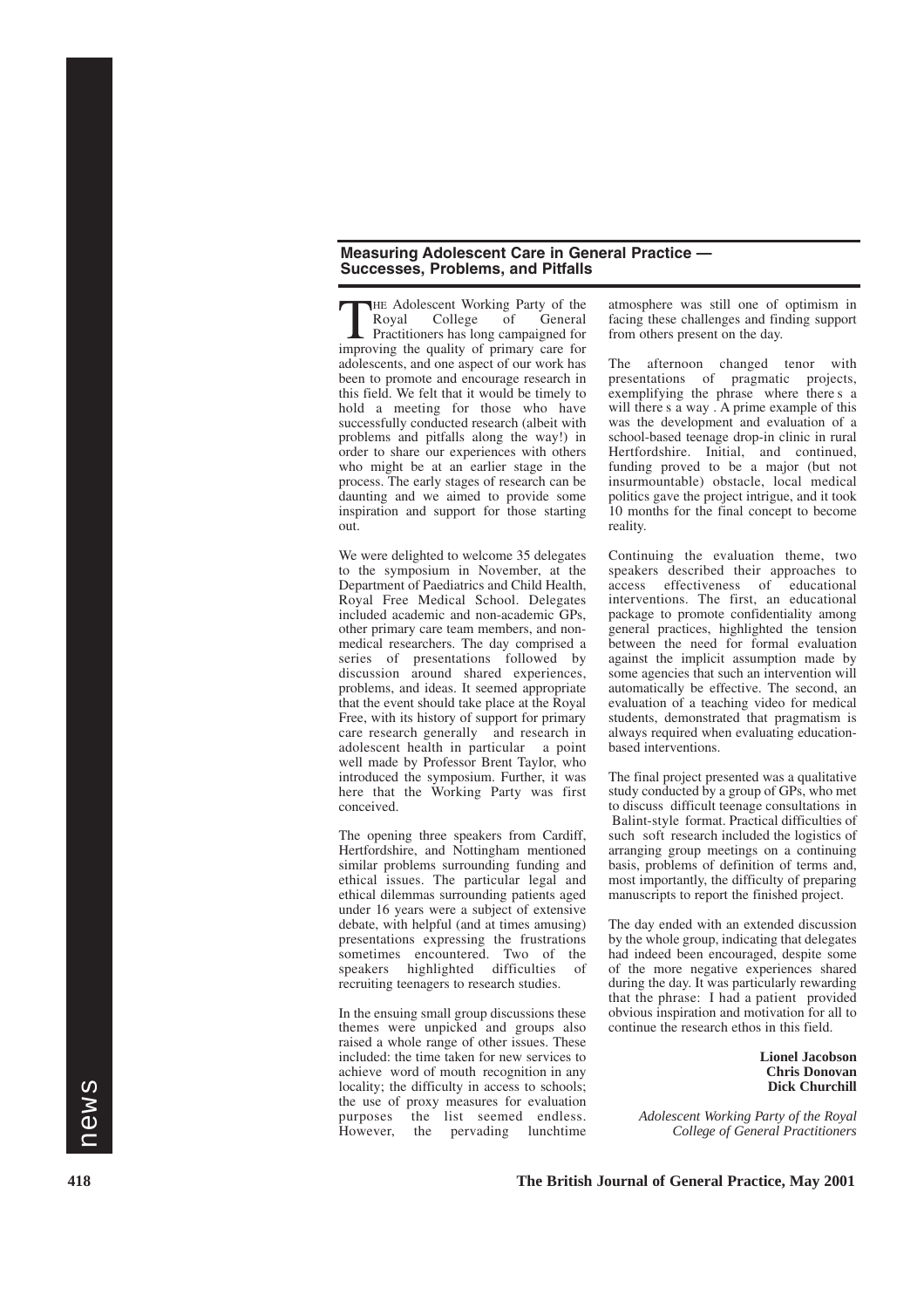# **Primary Care in the Deep South of India**

**A** T 6.30pm it was already almost dark<br>queuing outside, my translator was<br>asking the villagers if anybody had a torch and, with another 30 or so patients asking the villagers if anybody had a torch. One was often caught unawares here, as the sun sank at an alarmingly rapid rate and the mosquitoes and crickets emerged in a frenzy to take full opportunity of what little twilight there was.

A torch was found, and the mobile clinic continued to treat the silhouettes of patients returning from their daily labours. Their life was one of simple subsistence unimaginable to many in the West, and hard to believe by those visiting here who have the opportunity to look upon such scenes and wonder why patients at home find it difficult to wait so stoically.

Everybody knows someone who is suffering immensely, and is suffering in a way that, to me and to my training, is unacceptable. The hospitals at the far end of a day s walk don t really want to know; yet everyone seems so cheerful. The children run through the village and the fields to meet someone who, in truth, can t necessarily do a lot to help.

I receive tea and rice despite shaking my head and explaining that their problem can t be helped by the likes of me (unless they live where I do). Medicine in the state of Tamil Nadu depends on that great health determinant, wealth, and nobody here has much of that. Yet India itself is by no means the poorest country in the world.

In the rural villages the team of local

healthcare nurses visits fortnightly, this colony being one of 54 in a health project South of Kanchipuram. There is no visiting doctor or useful hospital follow-up. Access to villages is by bicycle or moped. The way out for residents is on foot or bullock cart. Workers are predominantly agricultural labourers. Their money is spent on food and shelter, with very little disposable income available for health care.

These untouchables remain truly untouched by modern medicine and its coexisting ease of access to care.

I was there to evaluate the project on behalf of a charity, which needed to know where their money is going. They could naturally do with a lot more, but what we would do with it is a somewhat harder question to answer.

Would we primarily tackle the common ailments, such as chest infections, diarrhoea or scabies, or more life-threatening illnesses, such as rheumatic fever, TB, heart disease or malaria? How do we tell a paddy worker earning 50p a day to take his child on a twoday trip to hospital for treatments possibly costing £20?

Surely, prevention and education is the key, but who will do this when nobody understands basic hygiene and there is nobody suitably qualified to sustain any teaching? How can we advise mothers to boil their water when they haven t enough fuel to cook food on their fires? What diet do we suggest for a patient with glycosuria who

eats the same food every day because that is what his field grows?

India is a challenge. It tests and it strains, but it also embraces. One becomes, in ways difficult to explain, content with what little advice one is able to give. We forget what is at home because we have to, for our own sake and the sake of these generous souls waiting patiently under the evening palms. (We have not forgotten either that the West, too has its own Third Worlds , that can test and taunt us just the same, where the chasm between surplus and despair is in many respects just as profound).

Tonight s turnout is remarkable. Word has spread that there is a doctor in town and a western doctor at that. Everyone has come for some magic. The wonder pill that will change their life.

If a Patient s Charter existed it would say that, above all, they just want to earn a living, be healthy enough to provide for their families, and to continue for a while longer, if possible. Their eyes implore me to give something from within myself, something they feel I may consider sharing, a secret they feel may be present, which can heal their pain. At once it is a privilege and a burden.

Such Indians need other Indians. Someone from their billion population. Ten weeks is long enough to accept just how unfortunate the world s poorest really are, but little time to make a difference. Medicines, equipment, and books may benefit. Money is always welcome. But India ultimately needs local people to deliver its care. Tamil people trained and speaking in Tamil. Local people providing the magic.

How can the haves help the have-nots ? Perhaps by not giving out antibiotics in rural villages, or by explaining there is now a really wonderful drug (at the nearest

Some of the world s wealthiest citizens are Indian. The richest person in India could pay off their national debt several times over. The enormous wealth (and health) inequality is difficult to comprehend, let alone tolerate on our increasingly small planet.

We ourselves can add only a little and it would be na ve to think otherwise. It may, however, be beneficial to contribute a small amount of what we do have, in order to show either this Third World or our own, the next steps forward for when those living in them are empowered sufficiently to act.

#### **Richard Davis**

*With thanks to the RCGP for its Bill Styles Memorial Award.*



hospital).

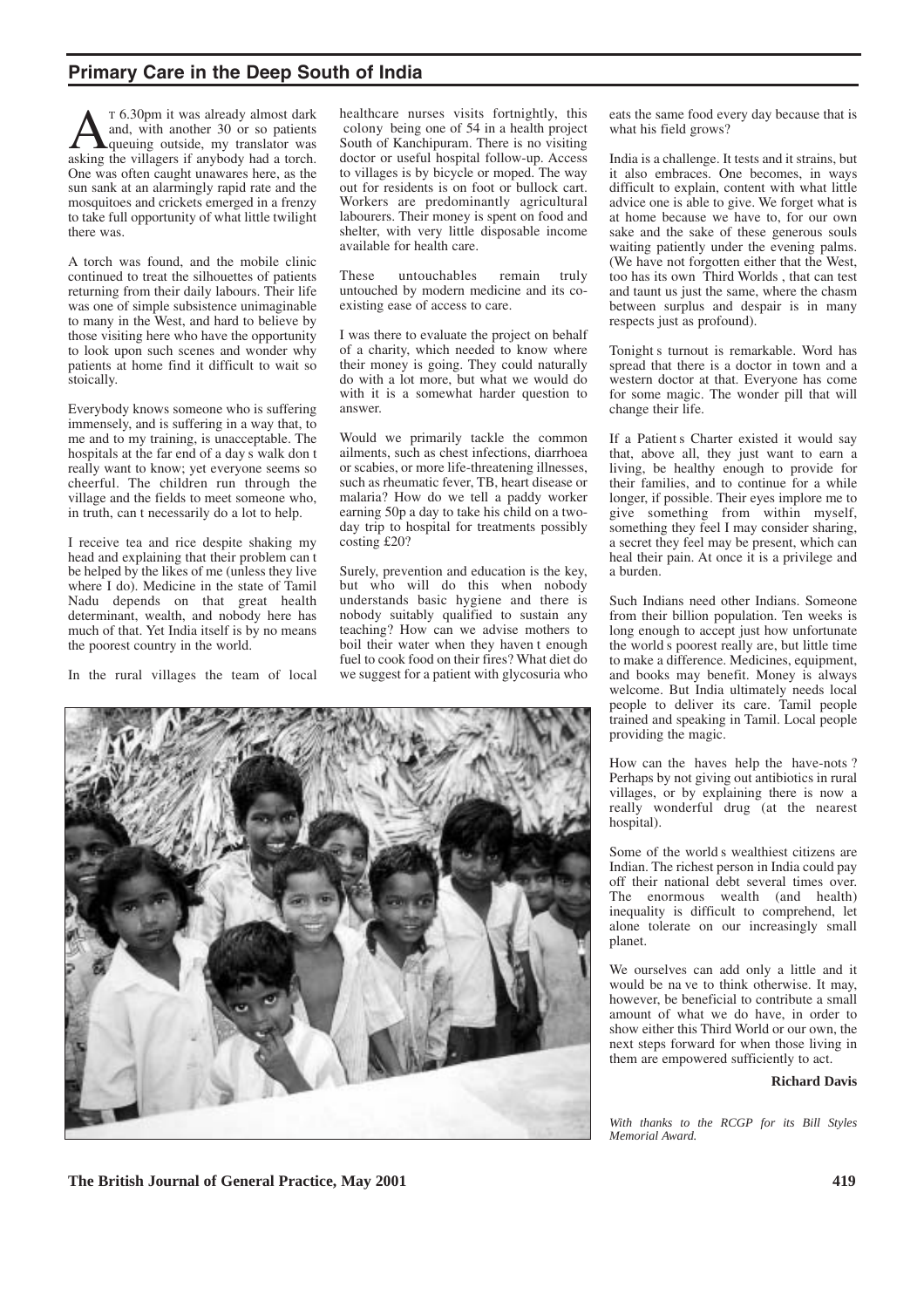# **RCGP Spring Symposium, 2001 Taking pride in primary care** The Waterfront Hall, Belfast

**WE** HAT is the role of a Department of<br>resolving of conflicts? was the<br>restion to the professor of said department Conflict Resolution in the resolving of conflicts? was the question to the professor of said department. Does it actually help?

One could ask the same of general practice! he replied with a chuckle. Quite.

This exchange came at the end of the talk on the conflict in Northern Ireland, at the RCGP Spring Symposium held at the beginning of April in Belfast. Professor Dunn of the University of Ulster related the history of the modern troubles , finishing on an optimistic note. I wondered if many of the participants in our peace process have been through his department, or is there analogy with health promotion clinics the ones who attend aren t the ones who need to.

While I was at the conflict resolution talk, others were at a workshop on Practical Telemedicine. I avoided this on the grounds that I like going to the spring meeting and was rather afraid I might find that teleconferencing was the future, but I am assured by others that there is still scope for human contact. Like meeting people in the coffee queue; people who have problems different from mine. One Scottish chap described his tour of duty in the methadone<br>clinic the day before 62 patients. I clinic the day before thought that must be for the whole county, but he said it was just his practice. Wow. I can hardly imagine that. We don t have a big opiate problem in Northern Ireland (drug dealers tend to be shot.)

Richard Smith, *BMJ* editor, almost got himself murdered by a gang of marauding women for accidentally suggesting that the diminishing social status of doctors was owing to the increase in females in the profession. I think he meant that, historically, our society esteems groups of women far less than groups of men, rather than that the women were bringing down standards. At least I hope he did, for I want him to survive. His oratory is wonderful, and his command of a stage so impressive I always sit at the front to watch him. (I was a third-row-from-the-back man at medical school.) He addressed the topic The Future General Practitioner with enthusiasm and optimism for our branch of medicine, and reassured us that we wouldn t be squeezed out by increasing numbers of nurses on one side and specialists on the other.

This optimism was also evident in Mike<br>Pringle's British Pride in Family British Pride in Family Medicine , summarising the theme of the whole symposium. We are wonderful, and this is evidence-based now. There is a wider issue here. Why do only one per cent of GPs go to the spring meeting? One reason may be the low morale presently so widespread

 it is difficult to go to a meeting so full of drive, optimism, and pride when one is feeling sorry for oneself. The paradox is that attending such a meeting improves one s morale enormously. You can meet lots of others who have the same challenges as everyone else and still manage to practise with high levels of professionalism, intellect, and humour.

There was lots of humour at the Big Dinner. The was lots of wine too, and unfortunately I drank it. This made the challenge of appreciating the William Pickles Lecture all the more difficult. The Pickles Lecture is always on the intellectual side so approaching it with a sore head isn t a good idea, but I am delighted to report that this year s was so good it even overrode my hangover. Ann-Louise Kinmonth delivered a dissertation on The Doctor Hero or Villain? that was a *tour de force*. And her a woman too. Are you listening, Richard?

While some were revising Sports Medicine ( Managing Common Injuries in Practice ankle injury while chasing difficult partner around the surgery?), I went off to

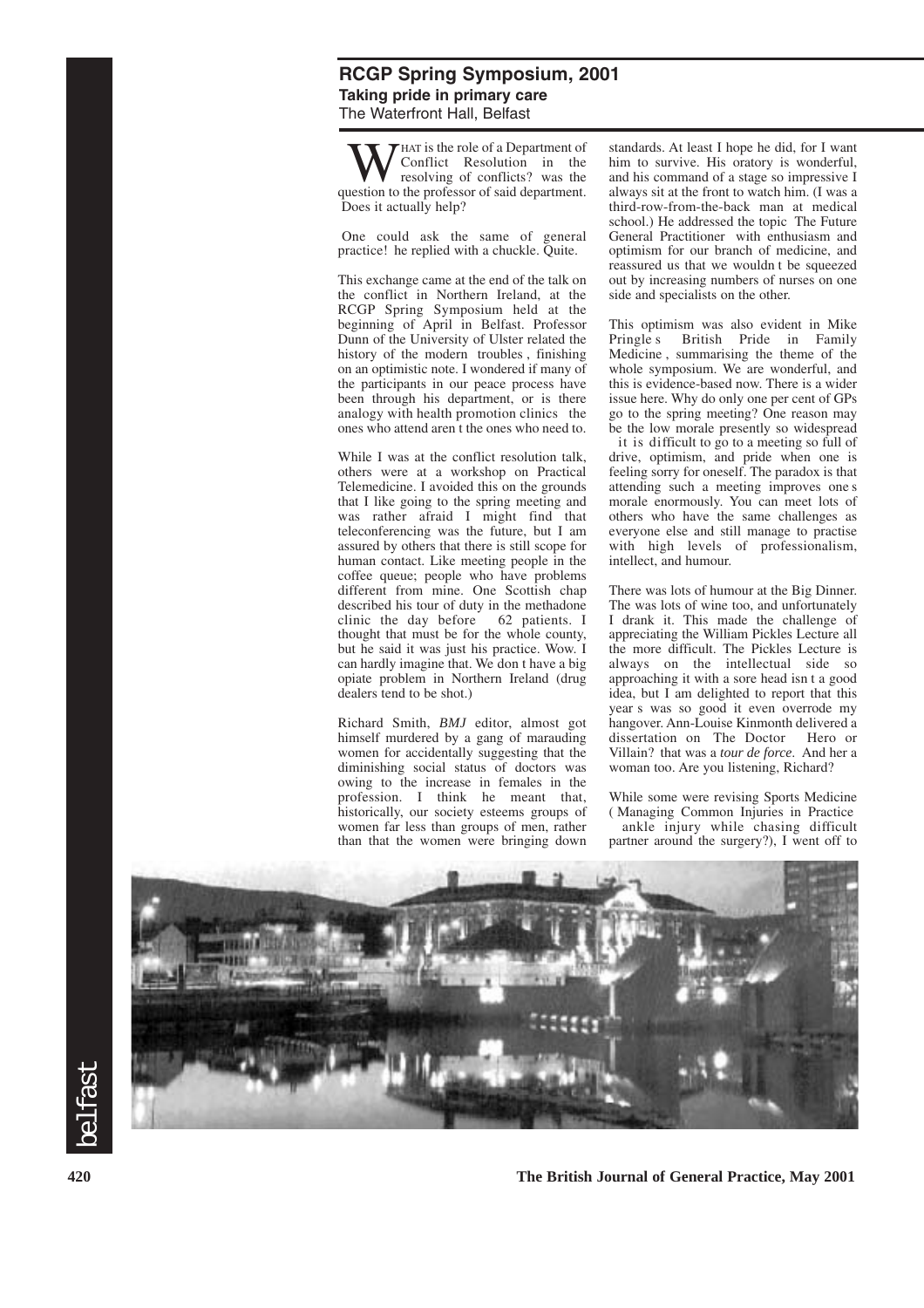hear four views on The Quality Agenda in General Practice So did Sir Donald Irvine, and you can relax now, everyone, for Brian Patterson (Chairman of the General Practitioners Committee in Northern Ireland) told him what to do and the General Medical Council will now be a better place.

P.S. I also went to a workshop on Medical Writing. A strange lot, writers.

#### **Colum Farrelly**

**WE** are a wagon train crossing the plains of ignorance, Caritas and Scientia in the Conestogas. We are the frontier We push on when we can stop plains of ignorance, Caritas and Scientia in the Conestogas. We are the frontier. We push on when we can, stop and fight when we must.

RCGP 2001 was, at least in the formal presentations, our professional/academic equivalent of taking a stand against the New Apaches; pulling the wagons into a tight circle, breaking out the Winchesters, coolly drawing beads on the circling savages. Time, skill, values, are all on our side.

There was nothing actually new or outstanding in the lectures I heard; rather a sense of consolidation of values, of redefinition of our work, of emphasising how research has finally caught up with our innate needs to empathise, to share, to care with our patients in our joint struggles to ease the pain of being fully alive.

Ann-Louise Kinmonth gave her Wilfred Pickles lecture, The Doctor Hero or Villain . At first I was vaguely disappointed with it, partly because I heard similar from James McCormick 25 years ago but she demonstrated beautifully that everyone gains from bringing the patient into the loop. Lovely to know that I have been right all these years!

In the conversations between lectures all praise to the organisers both for the venue and the scheduling, which allowed loads of time and space for us to talk to each other we shared concerns, discussed radical personal changes, focused on how we will survive and prosper as individuals and caring professionals as the frontier changes daily.

I had a great time meeting old friends and making new ones, drinking a bit too much, and helping Liam Farrell with his seminar and with judging the writing competition entries. Topic? Killing patients with hatchets very uncontroversial stuff compared with running down cats in a Mercedes!

As for the circling Indians we re loaded and locked. Big Chief Running Blair wants to parlay, I hear. I guess we can go and listen...

# IN Belfast, on the Sunday, Professor Ann-<br>Louise Kinmonth delivered a brilliant<br>William Pickles lecture. The divided<br>community of Northern Ireland has made N Belfast, on the Sunday, Professor Ann-Louise Kinmonth delivered a brilliant William Pickles lecture. The divided heroes and villains of the same individuals: what better setting for an exploration of the ambiguities and paradoxes of this enduring dichotomy? In the year of the Shipman Inquiry, what better time?

With a general practitioner s awareness of the importance of context, Ann-Louise chose as her archetype a mythic hero who has become emblematic of struggle in Ireland Cœ Chulainn. Evoking his long training, his service to the state, and his inevitable mortality, she drew a subtle parallel with the making of the modern doctor. She emphasised humanity s enduring need for heroes, especially at times of crisis, and the extent to which patients reflect this need in making heroes of their doctors.

In 1911, Oliver Sheppard, an Ulster Protestant and a friend of Patrick Pearse, made a bronze statue of the Death of Cœ Cuchlainn . In 1935, the statue was placed in Dublin s General Post Office to commemorate those who died in the 1916 Easter Rising. In the more recent Troubles, the same image has been used by mural artists from both sides: by Republicans to symbolise their suffering at the hands of the British and by Loyalists to symbolise theirs at the hands of Republicans. Heroes, it seems, can transcend deep divisions of hatred and hostility.

Yet, notions of heroism and villainy always exaggerate and consistently favour image over reality, fiction over truth. Doctors set up to be heroes quickly become villains if they fail. As general practitioners, our aspiration to enter into constructive partnerships with our patients will only be realised if both doctors and patients can successfully resist the seduction of heroism and the closely related threat of villainy. In the history of medicine the heroism of doing to has been continually trumped by the gentler courage of being with . Effective partnerships rely on a commitment to being with and, once achieved, can provide the foundation for the production of those little increments of health which eventually outweigh interventions that are grandly heroic, but too often futile.

Those of us who were fortunate enough to be there will have the opportunity to reflect on the importance and subtlety of what we heard; those who were absent may never realise what they missed.

**Iona Heath**

# liam farrell

T s that time of year. Love is in the a<br>the sap is rising, the bees are buzzin<br>with sexual frustration, and at the R<br>Spring Meeting the Great and the Good T S that time of year. Love is in the air, the sap is rising, the bees are buzzing with sexual frustration, and at the RCGP have had their annual armslength congress with the Fat and the Ugly. Boy, do we love being patronised.

This year the meeting was in Belfast, a sign of the blossoming confidence in that fine city since the peace process began, and it proved to be an unadulterated triumph, an orgy of gargantuan proportions (in a good way).

There were really two agendas in progress the high-flying, ground-breaking innovative academic stuff, most of which I can barely remember except that the phrase GPs should be paid far more and work far less was curiously absent. I counted no less than six Professors and two Knights on the programme. Although there were plenty of GPs as well, because these guys have to have an audience, don t they? If a professor gives a lecture and there are no GPs there to listen to it, does he really make a noise?

Then there is the fringe meeting, a dark vibrant mysterious underground, the dangerous sleazy underbelly of College meetings where GPs transform into rabid streetgangs and beat each other up over the most minor differences of opinion on revalidation and clinical governance. Fortunately, injuries were minimal only a few damaged egos, two sprained pinkies and one badly bruised id, and seeing dawn harden into view through the mists of the mighty Lagan river was an unforgettable experience, only marginally diluted by the retching sounds coming from a certain faculty secretary who who shall remain nameless.

The two festivals are bizarrely complementary: one runs from 9.00 am to 5.00 pm, and the other runs all the rest of the time. They are also not mutually exclusive some skilful GPs float dexterously between these two vastly different worlds, and I even saw Professor Mike Pringle, plumed and gorgeous, in the Hilton bar after midnight, gamely and implacably flogging the College ideals by hanging out with the lads and being one of the boys. Not a sight to forget, though you could try.

**Declan Fox**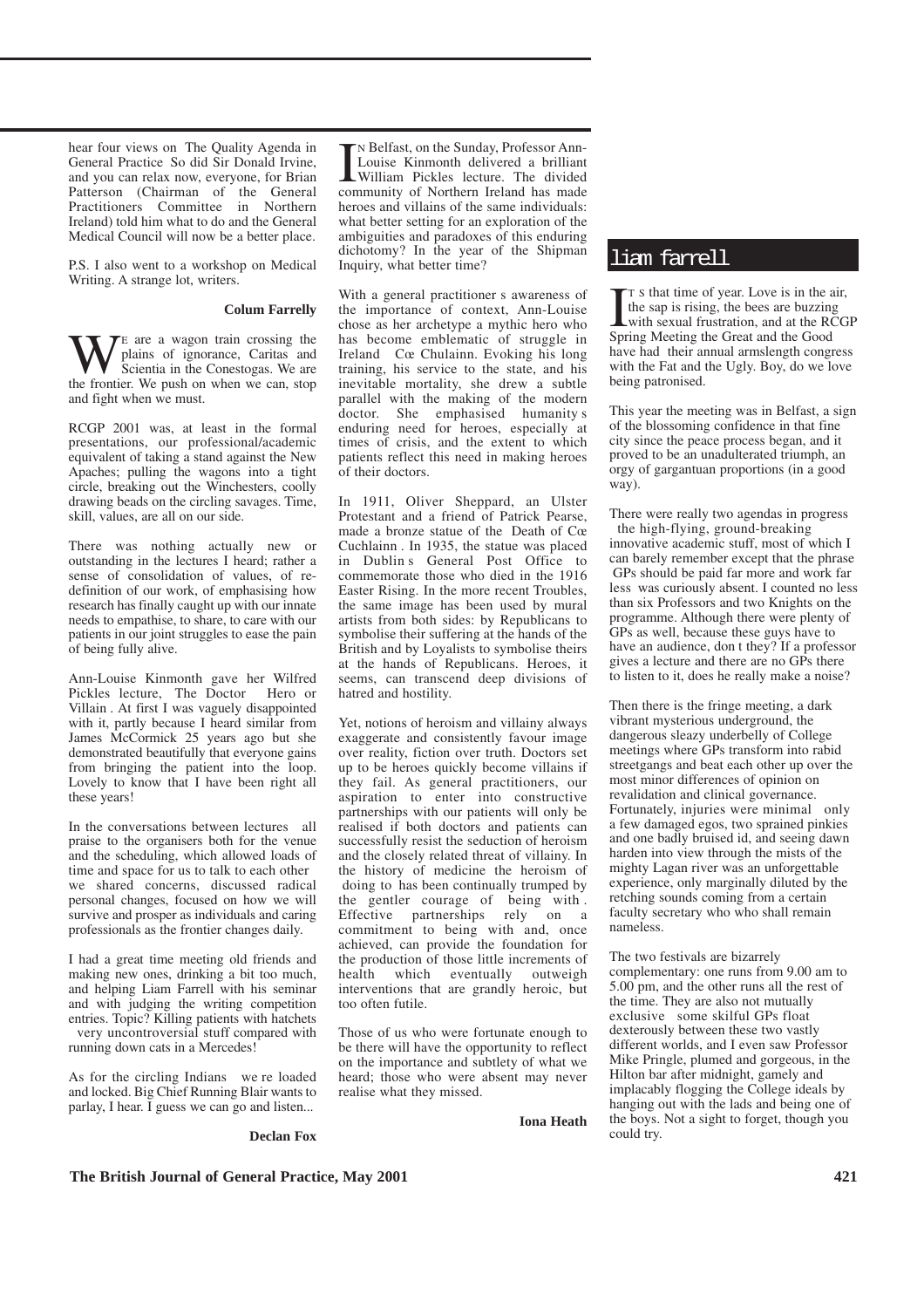*This is the fourth article in our continuing series, Postcards from a New Century, commissioned and edited by Alec Logan (Deputy Editor,* BJGP*, London) and Paul Hodgkin (Primary Care Futures).*

#### **Further Reading**

1. General Medical Council. *Confidentiality: Protecting and providing information*. London: GMC, 2000.

2. Economic and Social Research Council. *Children 5-16 Research Briefing: Young people and welfare: negotiating pathways*. London: ESRC, December 2000.

3. Creighton SJ. *Voices from childhood: a survey of childhood experiences and attitudes to child rearing among adults in the United Kingdom*. London: NSPCC, 1995. 4. Palmer S, Brown R, Rae-Grant N, Loughlin J. Responding to children s disclosure of familial abuse: what survivors tell us. *J Child Welfare* 1999; **78(2):** 259- 282.

5. Gibbons J, Conroy S, Bell C. *Operating the Child Protection system — A study of child protection practices in English local authorities*. London: HMSO, 1995. 6. *Hansard* 13 January 2000, vol 608, No. 22 cols 804-5.

THE General Medical Council has<br>issued new guidance on patients right<br>to confidentiality which reaffirms the<br>position that doctors will not disclose issued new guidance on patients right to confidentiality which reaffirms the position that doctors will not disclose information about their patients without

**Children and confidentiality**

**Postcards from a New Century**

consent. This is because:

*'Confidentiality is central to trust between doctors and patients. Without assurances about confidentiality, patients may be reluctant to give doctors the information they need in order to provide good care'.***<sup>1</sup>**

But should this duty of confidentiality hold for children? The answer seems to be yes, particularly where abused children are concerned. It is likely that there are a great many abused children who are not seeking help from doctors or other adults because they do not trust them.

The GMC is cautious about the circumstances in which doctors may breach confidences. Where children are competent, it says their confidences must be as respected in the same way as an adult s would be:

*'Disclosure of personal information without consent may be justified where failure to do so may expose the patient or others to risk of death or serious harm'.*

One example of this is Where a disclosure may assist in the prevention, detection or prosecution of a serious crime. Serious crimes, in this context, will put someone at risk of death or serious harm and will usually be crimes against the person, such as abuse of children . As regards incompetent children, if attempts to persuade them to disclose fail, the doctor may disclose if you are convinced that it is essential, in their medical interests. But before doing so, the doctor must tell the patient and, where appropriate, seek and carefully consider the views of an advocate or carer .

Final was: what survivors tell us. J<br>
Child Welfare 1999; 78(2): 259-<br>
Child Welfare 1999; 78(2): 259-<br>
child Sompetence. But would one so abuse, particularly sexual abuse. Imagine<br>
S. Gibbons J, Conroy S, Bell C.<br>
Operati This advice is ambiguous, perhaps unavoidably so, in its use of the words serious harm . At first reading, one could perhaps assume that, as the sexual abuse of children is plainly seriously harmful and criminal, doctors should normally inform social services if they know or suspect a child is being abused, regardless of the child s competence. But would one so promptly breach the confidences of an adult? I recently asked a panel of doctors, genuinely not knowing how they would answer, whether they would feel obliged to inform the police if a woman patient disclosed that she had been raped and it was clear that the information would help the

police catch the rapist and prevent him from assaulting others. They agreed they would not breach her confidence, though they would try hard to persuade her to go to the police voluntarily. Nor would they breach the confidences of a woman stuck in a relationship where she was being continually assaulted.

Children, obviously, are much more vulnerable than adults; they are not free agents, able to chose where or how they live. And in the child protection world there are various doctrines. One of these is: Never tell children that you will keep their secrets. Another is: Keeping children s confidences is colluding with their abuser. But it is possible that this advice is, unfortunately, contributing to child abuse rather than preventing it.

The Economic and Social Research Council (ESRC) has recently funded research into aspects of children s lives. One study looked at how children dealt with problems and whom they turned to for help. Adults, in general, were not seen as reliable. The children feared that the adult would either trivialise their problems or would take control and insist on action against their will confidentiality was one of the central issues they raised, with friends perceived as more reliable than adults, particularly adult professionals.**<sup>2</sup>**

The truth of the ESRC s finding is reflected in three large surveys on child abuse undertaken in the 1990s, which suggests that two out of three children do not tell anyone about being abused at the time of the abuse. In total, 2362 cases were looked at either adults who were abused as children or social work cases of investigated abuse. A total of 65% of the victims did not confide in anyone, not even a relative or close friend, at the time the abuse was going on.**3-5**

Thus, one striking aspect of the North Wales child care scandal was the difficulty the investigators had in getting the young people to talk about what had happened. A guarantee of confidentiality was the only way the Waterhouse Inquiry could make headway in uncovering the truth.

A moment s reflection would explain children s reluctance to talk to adults about abuse, particularly sexual abuse. Imagine the difficulty you would have in telling a stranger about any aspect of your current sex life, let alone a deeply humiliating one; think of the embarrassment your patients suffer when raising sexual matters, even in the safe medical context of the doctor s surgery. Now add to that the fear and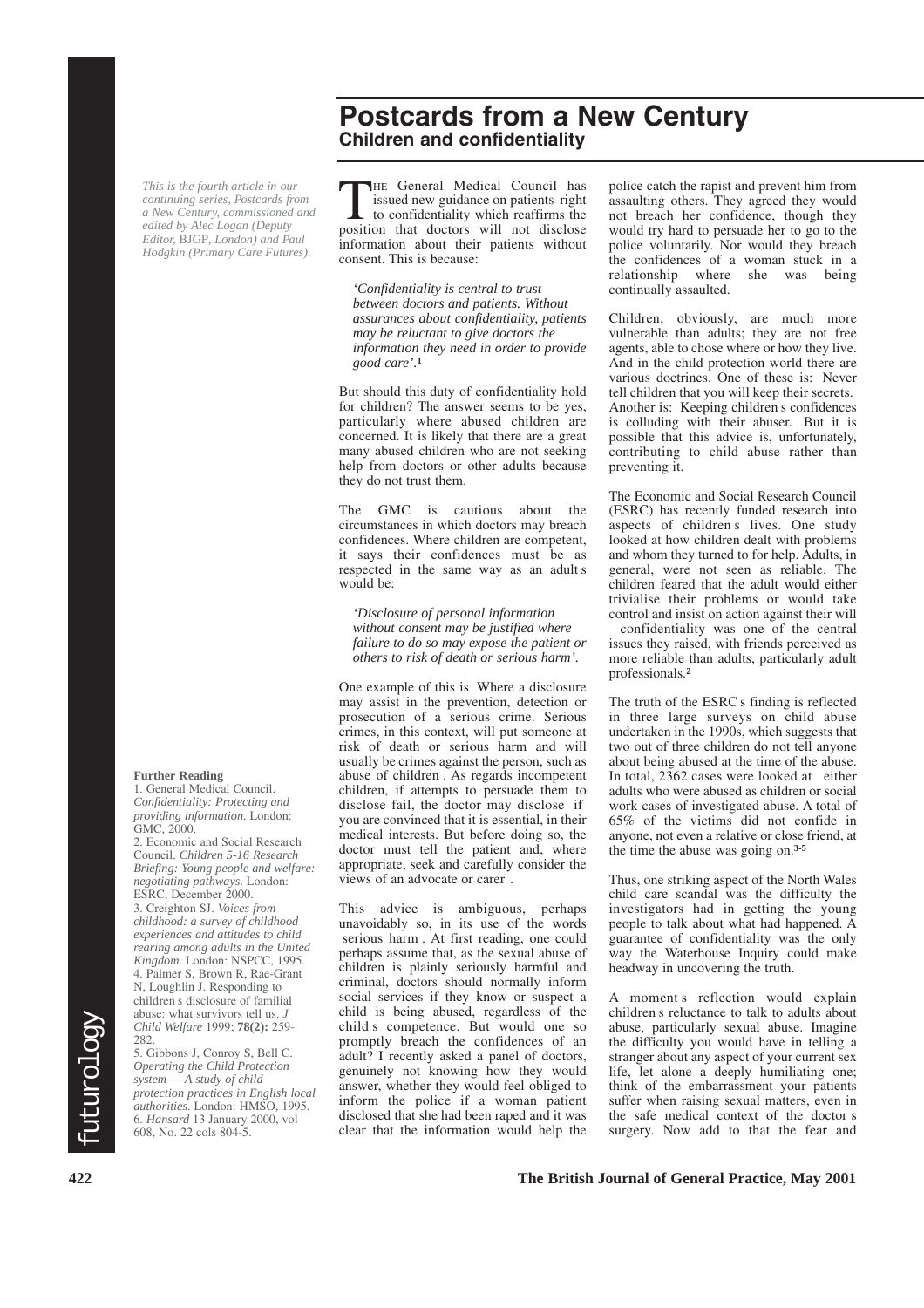uncertainty children must feel about what may happen if they make a disclosure: families destroyed, going into care, the abuser prosecuted, medical examinations, court hearings, and so forth. These children have already lost their personal integrity; now they may suffer a further invasion and total loss of control over their lives. And the sad truth is that abused children are caught between a rock and a hard place. If they disclose, the abuse may be halted but nothing else pleasant is likely to happen to them.

So we have a society where at least twothirds of abused children are silent. Probably more, because surveys will only consider those cases in which child abuse has finally come to light. Do we not owe that silent majority a place where they can go to seek help about being abused in confidence? ChildLine, it is true, offers children very high levels of confidentiality, only breaching in dangerous/life-threatening situations which certainly do not automatically include all sexual abuse. But ChildLine has many more calls than it can answer and cannot provide children with personal, face-to-face help in the child s locality.

The past decade, however, has seen a patchy growth of independent advocates for children , particularly children in care or at risk of care. The scandals in the care system have led the Government into recognising these advocacy services, and that the statutory child protection services, necessary though they are, are not sufficient. A Department of Health Minister explained to Parliament what they were:

*'Advocacy is about effectively articulating the child's view, right or wrong. It is not about what the advocate thinks is best or in the child's welfare. Advocacy is grounded in Article 12 of the UN Convention on the Rights of the Child, which assures to children capable of forming their own views the right to* 

*express these views freely on all matters affecting them.'***<sup>6</sup>**

In other words, advocates are not like social workers, charged with acting in the child s perceived best interests, but more like lawyers the servant, not the master, of the client. As part of this service they offer children a level of confidentiality which means that they will not automatically inform social services about sexual abuse. As with adults, there is no absolute confidentiality. If children lack competence then such confidences can be breached in their best interests and, like ChildLine, the confidences of competent children can be broken if necessary to protect them or others in dangerous/life-threatening situations . Advocates must also be active, not passive, about disclosures of abuse

their role is not that of a counsellor or therapist; they are there to work with the child in sorting out the child s problems. For this reason, although most advocates I know have kept children s confidences about abuse for substantial periods of time, none has ever had to keep them for ever, because the child has always been persuaded to accept help in getting the abuse stopped. But it is only by giving children control over this process that they feel safe enough to seek help in the first place.

Advocacy services are currently translating their *ad hoc* practices into national standards, and are seeking to persuade other professionals of the need for their services. This sometimes proves difficult. We are hopeful that doctors, particularly GPs, would be supportive and see advocates as important supplements to not substitutes for statutory child protection services for children. As yet there has been little contact between doctors and advocates: any comments by readers on this article would be welcome.

#### **Rachel Hodgkin**

#### **Family matters**



'Give me a boy till they are seven and I'll give you the man' said the old Jesuits. The psychological importance of those early formative years have long been recognised but it is becoming increasingly clear that pre-natal and early childhood factors also have quite unexpected physical consequences. Adverse events echo through the adult soma just as much as the psyche.

Ten years ago, Barker found that babies born small-for-dates were more likely to develop hypertension, coronary heart disease, and diabetes in later life. The intrauterine environment appears to permanently condition the physiology of the fetus to suit a particular nutritional state. An undernourished fetus prepares itself for a calorie-poor environment. When its expectation of frugality is confounded, the baby can no longer re-adjust its metabolism to plenitude leading, decades later, to atherosclerosis and insulin resistance. Sadly, the catch-up growth that small-for-dates babies achieve once born comes too late to reverse these abiding intrauterine and prenatal effects.

It is also clear that adverse childhood experiences are good predictors of later ill health. In one US study, responders were asked about seven adverse childhood experiences: physical, sexual or psychological abuse; violence against the mother; or living with someone who had been a substance abuser, mentally ill or in prison. Half the 9500 responders reported none of these factors. The remainder reported at least one, and usually more than one, adverse factor.

Perhaps not surprisingly, an unhappy childhood makes for an unhappy adult — those experiencing four or more of these adverse events had up to 10 times the risk of adult suicide, alcoholism or drug abuse, compared with those who had experienced none. More unexpectedly, an unhappy childhood also makes for a physically sick adult. Experience more than four factors as a child and you more than double your subsequent risk of CHD, stroke, chronic obstructive pulmonary disease, and cancer an effect that was independent of economic and educational status.

We rightly spend billions on drug treatments for CHD and diabetes. Each new metaanalysis is imbibed with the NICE-est of intentions. Yet the data about the long-term effects of intrauterine and childhood experience somehow passes us by. What would children's services in primary care look like if we took this body of evidence as seriously as, say, the prescribing of statins?

#### **hodgkin@primarycarefutures.org**

#### **References**

Robinson R. The fetal origins of adult disease. BMJ 2001; **322:** 375-376. Felitti AJ, et al. Relationship of childhood abuse and household dysfunction to many of the leading causes of death in adults. Am J Prev Medicine 1998; **14:** 245-258.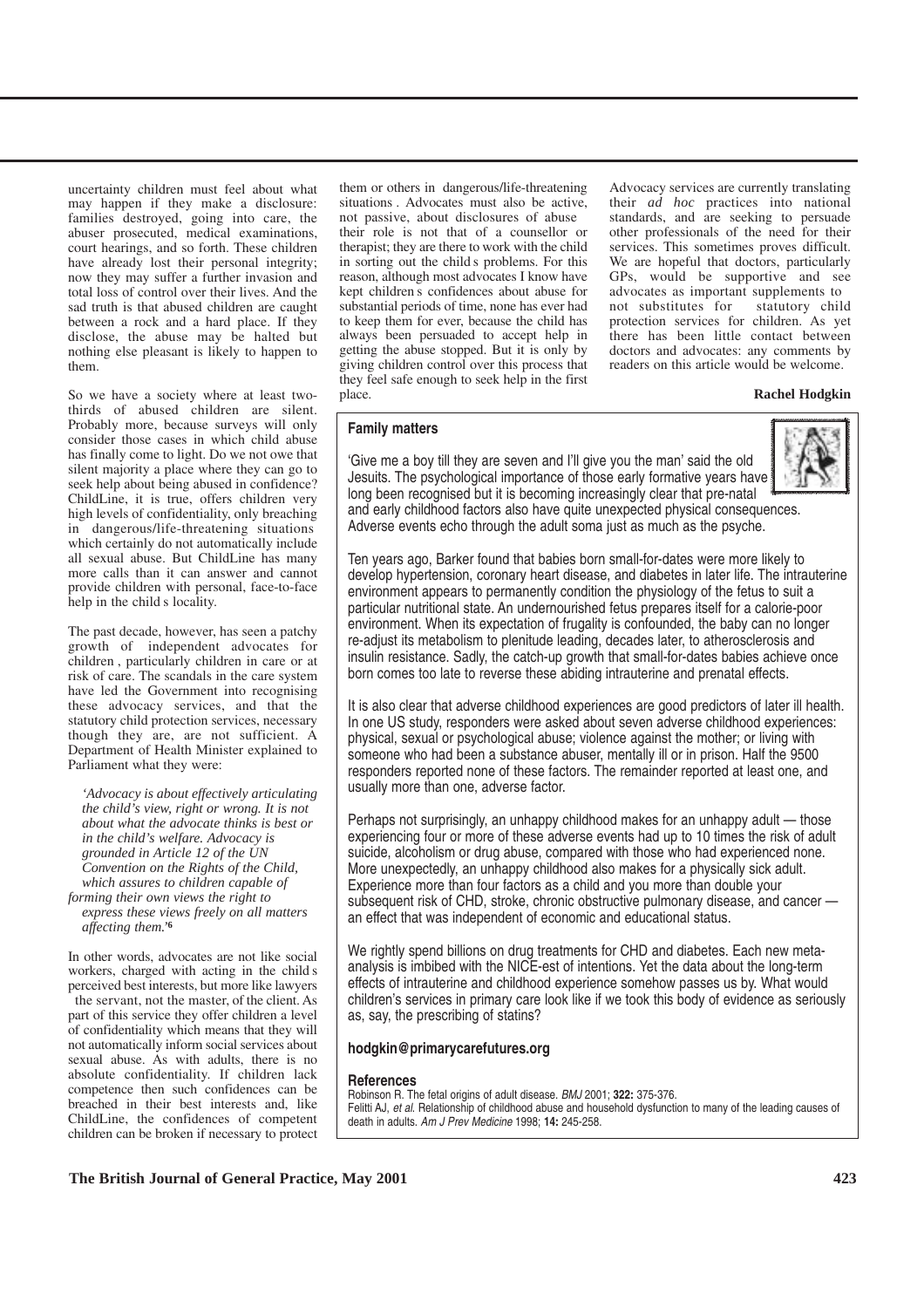# **A Positive Death**

T is now two years since my 15-year-old<br>son died. Although I had known for some<br>years that his life would not be long, his<br>death came as a shock. There was nothing in T is now two years since my 15-year-old son died. Although I had known for some death came as a shock. There was nothing in my experience, and little in my culture, which prepared me for those heart-stopping moments of signing his death certificate, arranging his funeral, and standing by his coffin knowing I would never hold him again. At the same time, against all previous expectations, my son s death taught me that death, when viewed as an ordinary part of life, can be approached positively.

During his final medical crisis, my son was seen by many different professionals. I recall the doctor who bypassed us on a ward round as she was always bringing bad news to this family and I don t want to see the mother cry again . One consultant told me his condition was very grim while another, unable to acknowledge the severity of his condition, promised he would have my son better in no time with the use of a different medication (one which had failed to work in the past). These experiences contrast starkly with the consultant who, with tears in his eyes, spoke to me about the short time my son had left in this world and with the meticulous care given by the nurses who recognised he was dying.

When professionals were able to be honest and clear with me, both my son and I were supported. Acknowledging the situation enabled me to make appropriate decisions relating to his treatment and care. As a result I was enabled to support my son both physically and emotionally.

My son was perceived by many as being severely disabled, having learning difficulties, physical impairments, communication impairments, and a chronic medical condition. Like many, I had grown up with the idea that to be disabled is to be of lesser value, defective in some way. These ideas are especially powerful when impairment involves learning difficulties alongside communication impairment. Our culture reflects an unexpressed conviction that a real human being communicates through language. My son challenged such ideas and taught me that he had something of great value to offer to anyone choosing to be open to him a lesson that is now re-affirmed in my work with other disabled children.

My son did not use speech or sign; he did not point to words, letters or objects; he did not use images or photographs to express his ideas. Unable to access expressive language in any of its many shapes and forms he communicated with his body.

understood the spoken word. In his early he would turn his head away from me, very years I found myself being defensive about definitely showing me he was not interested.<br> **62** the level of his understanding. He understand For years I grappled with how much he understood the spoken word. In his early years I found myself being defensive about the level of his understanding. He understands a lot , I would state categorically, for surely not understanding relegated

him to the realms of the sub-human. Over the years he taught me that not being able to use language did not necessarily mean he was unable to understand language.

It was not until my son was about ten years old that I felt confident enough with the lessons he was teaching to drop my preconceived ideas about communication. Valuing my relationship with him, realising that he presented a radically different way of communicating, I reached a stage where I was able to comfortably say I don't know how much he understands . He took me to a point where I understood that being fully human does not depend on language. I had learnt, through immensely satisfying mutual communication, that we had much to give and learn from each other, without speech. Our very different ways of communicating were complementary and allowed a great trust to grow between us which enabled me to expand my horizons and allowed my son to be in control of his life.

It was in the last six weeks of his life that the power and subtlety of this communication became most apparent. He went into hospital after a week of frequent violent seizures. I had no idea we were entering the last phase of his life. I thought that he was simply going through a bad patch from which he would never fully recover, but to which we would adjust. Perhaps he would not weight-bear again, perhaps he would not smile again. I thought like this because that was the way in which his physical condition had deteriorated over the years slowly and steadily. I thought he still had some years left to him before he would die.

I ll never really know how much he understood of what was happening to him during this time. I do know that the experience of his last six weeks was, in addition to being hard and distressing, agonisingly beautiful; that in spite of terrible physical suffering, he conducted himself with great courage and dignity so allowing family, friends, and professionals, to follow his example.

I wonder now if my son knew, before anyone else, that he was going to die. For someone so used to communicating through his body this would seem to be possible. During the week preceding his final admission he either would not or could not weight bear and refused to eat. Kim loved his food; even at times when he was very poorly he would almost always manage to eat something. Yet he now refused to eat. His movements slow and delicate, he responded forcefully and unequivocally when I put a teaspoon of something tempting to his lips. Pursing his lips together he would turn his head away from me, very definitely showing me he was not interested.

After a week the doctors began to talk about tube feeds. I found this hard to accept.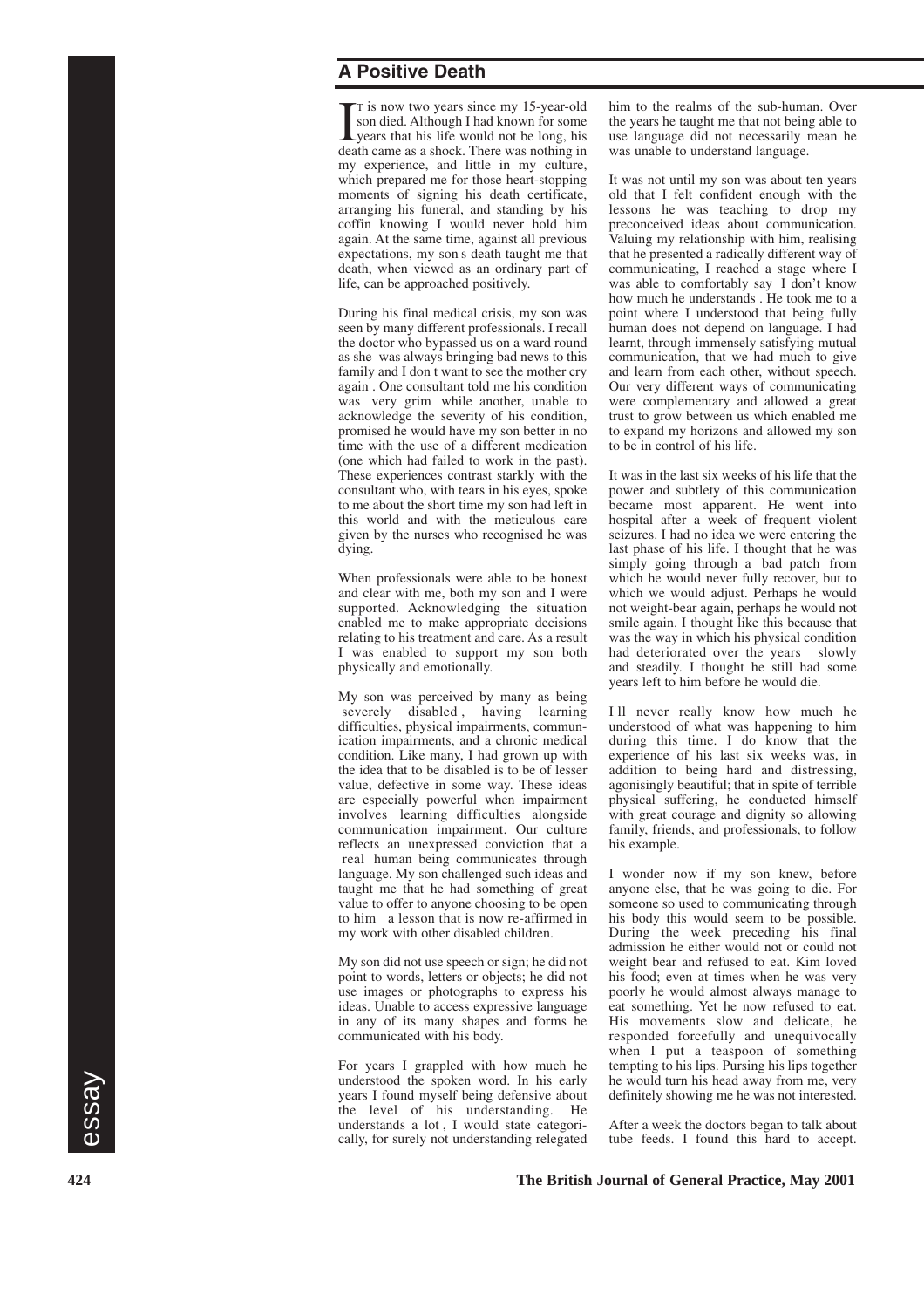Although I had not yet realised my son s death was imminent, I knew that tube feeds marked an irreversible deterioration. The medics, while sympathetic, took a different view here was a child who needed tube feeding on a temporary basis to help him fight this crisis. I agreed with some trepidation.

I now think that perhaps I did understand, on some deep level, what Kim was saying . A few days after he was given tube feeds I was able to decide with confidence and ease that I did not want him put on a life support machine. At the time I thought I was making this decision in his best interests I knew that if he went on a life support machine once it would only be a matter of time before it were to happen again and again. Now, two years after his death, I wonder if I found that decision so easy because I was in tune with what he wanted, because I was following out his wishes, conveyed to me through his body.

The decision made, I arranged to bring Kim home to live his death as opposed to sitting waiting for it amid the machines of intensive care.  $\tilde{I}$  saw my son visibly relax in the familiar sounds and smells of his own home. I saw him smile again, his first smile for many a long week, as he realised he was home to stay. I saw my daughter go through the same process. Finding a sisterly role was difficult in the confines of the hospital. Once home she could find her own place to play in her brother s death. With music, Christmas lights, and dancing she brought a cheer to his room that only a young person could do. Treasuring every minute we had, we laughed and talked and cried all three of us living his death together. Many of the professionals supporting us rose to the occasion and dropped their own fear of the death of a child to match the courage and dignity emanating from my son.

The mutual dance of communication between us went on. Listening to the way in which he breathed showed me if he was relaxed and happy or tense and unhappy. I remember when his very good friend and support worker came to visit him, bringing him a book as an early Christmas present. Sitting beside him she opened the parcel and started to read to him as she had done many times before. Almost immediately I noticed that Kim s breathing changed, became more laboured, less relaxed. I suggested she stop reading and sit with him, holding hands. Kim s breathing settled down immediately and they had their last half-hour together sharing a happy, companiable silence.

Heartrending decisions had to be made about his treatment when was the right time to stop the physiotherapy, increase morphine, stop suctioning, reduce the amount of times he was turned? None of these decisions were difficult to make. Following the communication given

through his breath I found I knew exactly when the time was right. The emotional agony of such decisions was lightened because I knew I was merely following him and in doing so making his life easier.

Watching my son so closely, I realised that it was as agonising for him to be leaving as it was for us to be losing him. I was aware of him holding on, well beyond the time when he could have died, as if he was easing himself into death for our benefit as well as for his own. It was as if we supported each other through the agony. The manner of his dying left us all, especially his close family, with a legacy that is difficult to ignore or discard. It does not feel a coincidence that the night before his death we were all ready, in a mysterious way, for his inevitable end. My daughter and I were emotionally and physically drained. He was weak beyond belief and although he seemed to have gone from us two days before he was still expressing preferences which could, if listened to carefully and respectfully, allow him to exercise control.

Through doing this my son left me with the greatest gift a bereaved mother could possibly have his perfect death. With immaculate timing, following a peaceful night when he was looked after by two nurses, he died peacefully and beautifully as I sat down beside him in the early morning light with a cup of tea. In that moment I was aware that the way in which he died contained all the ingredients required for living a life of courage, integrity and dignity that heartrending moment of death was

also a precious moment of life.

In the early days following my son s death I became aware, for the first time, of how much death is a part of life. Relegating it to a different compartment simply makes both the process of dying and the grief that follows more difficult to bear. My son appeared to be willing to face his own death, giving those of us close to him the opportunity to do the same. Perceived by the world to be a burden, he brought these lessons about life and death to those of us lucky enough to be connected to him. Silently and gently he encouraged us to question our view of the world; silently and gently he gave us an example of human courage and dignity; it was not until the last breath left his body that his communication stopped.

Sadly my son is no longer beside me to teach me more of his mysterious ways. As time goes on and I find myself emerging from the initial devastating grief, I am becoming aware that his lessons have an infinite depth and the journey of discovery we embarked on together continues. The comfort I gain from knowing I can never leave his lessons behind is immeasurable.

**Pippa Murray**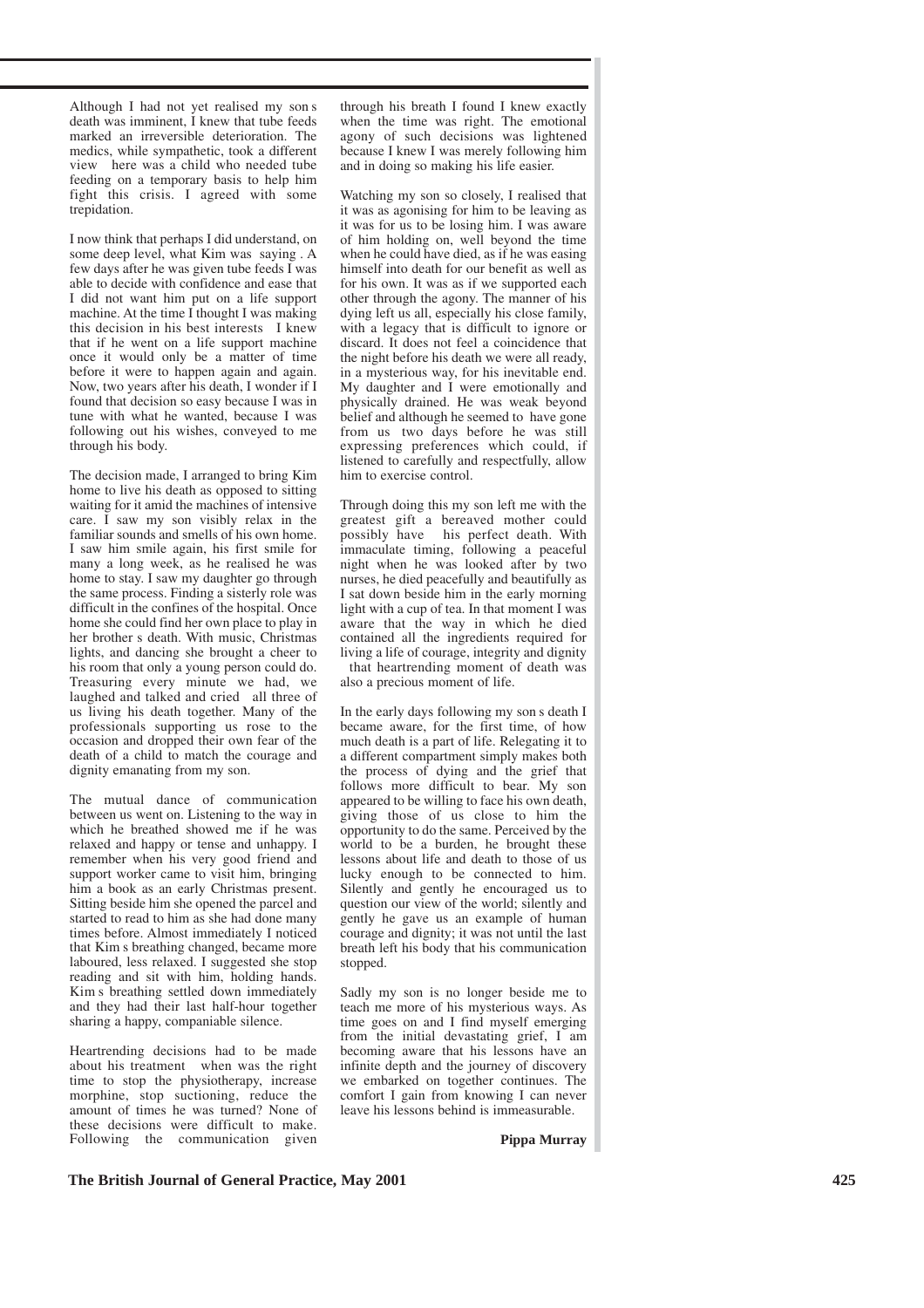#### **Clinical Risk Management: enhancing patient safety (2nd edition) Edited by Charles Vincent** BMJ Books, 2001, HB, 584pp £47.50, 0 72791392 1

Too many in the air at any one time, balls<br>or aeroplanes, and things get difficult to<br>manage. It s salutary to read that most<br>of the pioneering work on risk management or aeroplanes, and things get difficult to of the pioneering work on risk management has been done in the world of aviation, where errors, unlike those in juggling, lead to the loss of many lives. This second edition of *Clinical Risk Management* by Charles Vincent draws attention to this concept of overload both at the individual or both at the individual or organisational level time and again, and reminded me of a recent editorial that likened clinicians to hamsters running ever faster in revolving cages. It is a timely text that pulls together many contributions, from clinicians as well as researchers and managers. To find that risk management in medicine is at least a couple of decades behind the pace of the pioneers in aviation and oil exploration should alert us to the unfortunate faltering way in which clinical governance and revalidation are being implemented.

For me, the key chapters in this volume are by two psychologists, James Reason and Jenny Firth-Cozens, on understanding the human factors in adverse events and the role of teams and organisational culture on the management of risk respectively. This is not to downplay many other excellent chapters, but Reason s analysis of the categories of error gave me new insights into the differences between slips, lapses, and fumbles . These, he says, are execution failures , distinct in other words from mistakes , which he categorises as planning or problem-solving failures. A further analysis of slips and lapses is proposed at the levels of recognition, attention, memory, and selection. I mention these merely as an aperitif for the expertise on offer.

These definitional categorisations allow risk analysts to move beyond the culture of stonewalling, guilt, and recrimination that remains an all too commonplace reaction to error in clinical organisations. Reporting and, equally crucial, assessing the exact origin of the error, and then addressing it positively, is a sign of a mature system that has put quality control at the heart of its operations. Errors in clinical organisations, as elsewhere, are typically situated in a long history of management decisions and organisational processes. In general practice it could be about the latitude given to receptionists to decide on the urgency of patient requests or about the freedom to override the repeat prescribing reviews on a busy day. Failure to respond to an urgent house call may well have its roots in a latent failure created in a practice meeting 12 months earlier that enabled three of the six available clinicians to be unavailable on the same day. In other words, errors (or violations) have antecedents that deserve careful assessment, feedback, and movement towards an agreed systemic correction, more often than we realise. Firth-Cozens takes us further into this area by

discussing organisational learning and the cultural changes that facilitate this process. She quotes from the literature that is building up on what are called high reliability organisations (HROs) ones that are nearly error free despite working in hazardous fields. In addition to two processes that underlie organisational robustness to hazard preparedness and flexibility she notes how the research evidence from aviation (and marine technology) has emphasised the role of teamwork in ensuring high degrees of safety. It is not, however, a pink fluffy vision of teamwork where no clarity exists about roles, responsibilities, and accountabilities. Teams in HROs know how to play hardball, in distinct contrast to the primary care team (a misnomer in my view) that, in most places, defy even the simplest analysis of accountability. HROs have very clear leadership, inclusive communication systems, and regular briefings. Team members are encouraged to ask questions and challenge decisions with appropriate persistence until there is a clear resolution or decision. If conflicts occur, the focus remains on the issue and not on the individuals. Try that concept on a few senior partners in general practice.

Readers of the *BJGP* will want to know how relevant this text is to their own organisations. Rogers does an excellent review of the literature regarding risk management in general practice but finds it difficult to find any substantial depth to this potential research area. There is of course always audit, significant event auditing in particular, and retrospective analyses of deaths and complaints. There are organisational interventions being introduced, such as practice development and continuous quality improvement plans. But when it comes to research about how to create safe systems to manage multiple time-interrupted work-flow patterns and complex diagnostic uncertainties, with literally hundreds of diagnostic tests and repeat prescription requests per week that must be connected (without error) to individuals by a complex group of interdependent clerical and clinical professionals, the science of risk management in primary care has barely begun.

This volume is a good place to start. There are chapters on clinical pathways, investigation and analysis of clinical incidents, and advice on how to implement a risk management system in organisations, to name a few. Most of the work assumes that clinicians work in large secondary care organisations but, even so, it is not too hard to generalise the messages to the more horizontal (and challenging) management systems of general practice. For the practice that is serious about becoming a highly reliable organisation a HRO this book is essential reading.

*Glyn Elwyn*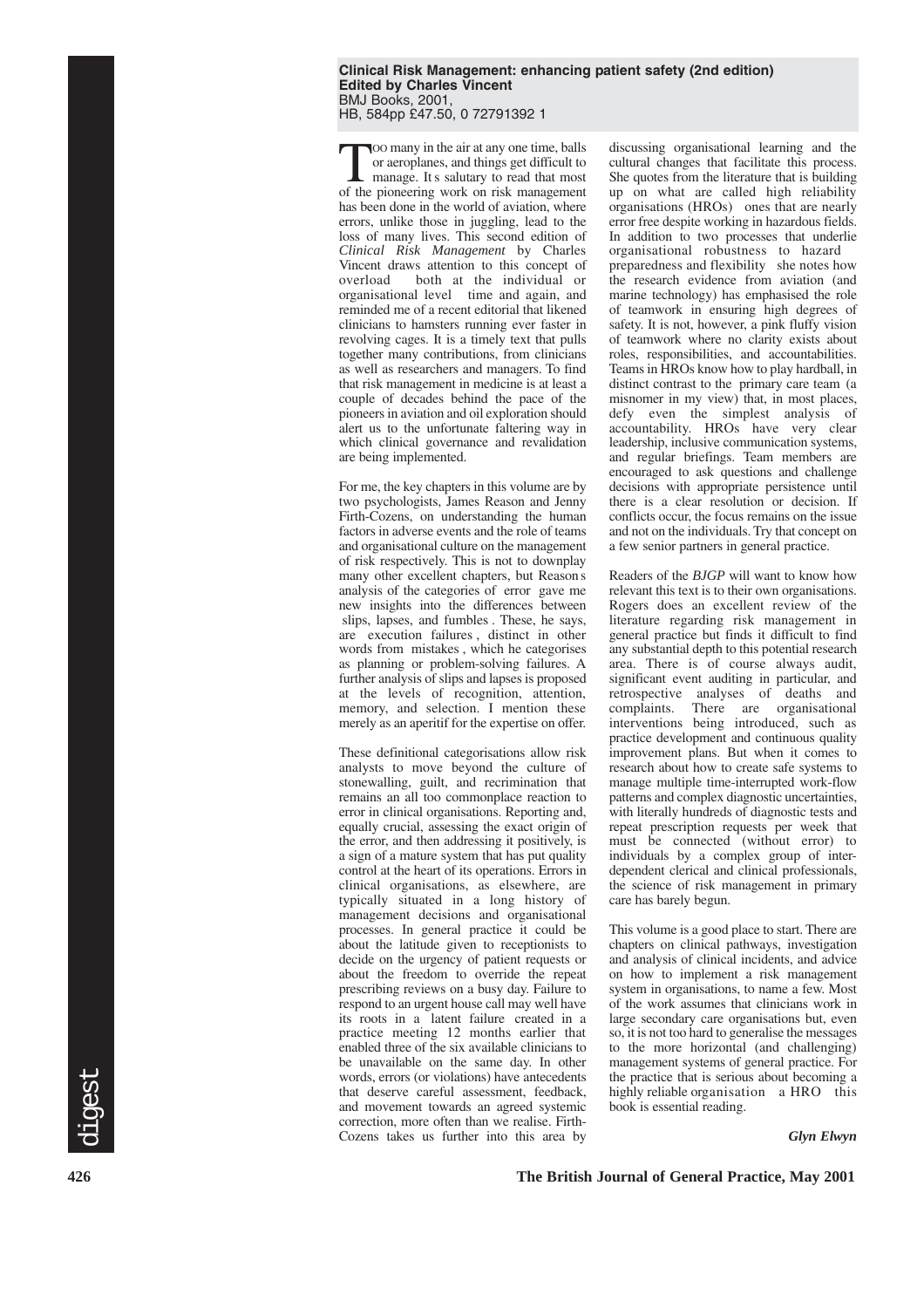#### **Poverty and Child Health (2nd Edition)**<br>
Nick Spencer **Nick Spencer** Radcliffe Medical Press, 2000 PB, 368pp, £19.95, 1 85775477 8

**The People of the Abyss Jack London** 

First published 1903; reprinted 2000 by Lawrence Hill & Co. PB, 319pp, £12.50, 1 55652167 7

In the summer of 1902, Jack London set<br>
out to explore the living and working<br>
conditions of the poor in the East End of<br>
I ondon He was 26 years old and already N the summer of 1902, Jack London set out to explore the living and working London. He was 26 years old and already familiar with poverty and hardship from his own childhood. He spent seven weeks talking to the people he met and living as they lived, and he wrote an account of what he saw and heard in *The People of the Abyss*, which was published in 1903. In the preface, he wrote: I took with me certain simple criteria with which to measure the life of the underworld. That which made for more life, more physical and spiritual health, was good; that which made for less life, which hurt, and dwarfed, and distorted life, was bad .

His overwhelming conclusion was that poverty, in all its dimensions, was bad. Nick Spencer agrees. The second edition of his invaluable book *Poverty and Child Health* was published 97 years after Jack London s and shows that, in the interim, everything and yet nothing has changed.

Those living in poverty in the East End of London today live longer and much less squalid and degraded lives than their antecedents. Yet their relative position remains the same. The lives of today s poor are still very significantly shorter than those of their more affluent neighbours; their children are born smaller, grow less tall, have more illness, and achieve less in school.

The great strength of Spencer s book is the way he sets the current situation firmly within its historical and geographical context. The determinants and the outcomes of child poverty are both historical and global, both within the confines of a single life course and on the broader societal level. Poverty in childhood casts a very long shadow and Spencer shows both how the seeds of today s East End poverty were sown in London s Abyss, and how much the experience of poverty in London in 1903 parallels that in the slums of the developing world today.

Throughout the almost 100 years separating the two books, two conflicting explanations have been advanced to account the persistence of the social class gradient in health outcomes. Behavioural explanations place the responsibility firmly on the poor themselves by citing differentials in healthrelated behaviours, particularly smoking and diet. Structural explanations place the responsibility more distally, within the structure of a society that leaves people with little or no control over their life circumstances. Spencer lays out the

evidence in support of the latter with consummate clarity. To give just one example, in 1988 families dependent on state benefit had on average two to three pence per 100 kcal to spend on food for children in order to reach recommended daily calorie requirements. Tomatoes cost 70 pence per 100 kcal, oranges 25 pence, and even potatoes cost six pence. The only way to stick rigidly to under three pence per 100 kcal is to adopt the diet of bread and dripping and sweetened tea so familiar to Jack London s The *People of the Abyss*. Time and again poor people can be shown making choices which are appropriate to their constrained circumstances.

The second edition of Spencer s book is updated to take account of the change of attitude to poverty and health under the Labour government elected in 1997. Welcoming the change, Spencer remains concerned that too many of the proposed interventions continue the time-honoured, but victim-blaming, focus on the health behaviours of poor people, while too little is done to reverse the gross inequalities in income distribution which blossomed to such a frightening extent under the previous administration.

The book finishes with an Appendix, added just before publication to include details from UNICEF s League Table of Child Poverty in Rich Nations, which was published in June 2000. One of the key findings was that child poverty could be eliminated in the UK with the investment of 0.48% of the GNP.

Responding to the suffering of the People of the Abyss, Jack London formulated his Golden Rule: The application of the Golden Rule determines that East London is an unfit place in which to live. Where you would not have your own babe live, and develop, and gather to itself knowledge of life and the things of life, is not a fit place for the babes of other men to live, and develop, and gather to themselves knowledge of life and the things of life. It is a simple thing, this Golden Rule, and all that is required. Political economy and the survival of the fittest can go hang if they say otherwise. What is not good enough for you is not good enough for other men, and there s no more to be said.

If more people could be convinced of the validity of this Golden Rule, the political will to fund the elimination of child poverty would necessarily follow to the enduring benefit of us all.

THE practice of medicine being an elaborate metaphor for virtually everything else, you the aspiring physician must confront the trickiest question known to man. No, not How shall I lead my life? , nor even How shall I prepare for death? (though we ll deal with these presently). You should rather begin each day by asking yourself How seriously shall I take things? and, for guidance, by reading any and every *Peanuts* cartoon Charles M Schulz ever drew.

Then, while still well-intentioned, turn to the *Meditations* of Marcus Aurelius, from whom you may learn what compassion, courage, and hugeness of spirit can flow from the habit of unflinching selfexamination. However, lest preoccupied with noble intent you fall prey to the snares of lesser men, learn from *The Prince* of Machiavelli how the petty politicking of the said lesser men can must, if your integrity is to survive be outsmarted. Doctors can be dangerous, you see, in systematic and subtle ways. Ivan Illich s *Medical Nemesis* ( The medical establishment has become a major threat to health ) will provoke you to healthy indignation, while Peter Shaffer s horseblinding play *Equus* will alert you to the perils of good intentions.

By now you may need reminding, not of what you are against, but of what you are for. I hope you are for the humanity, the lyricism, the elegance, and the personal values that imbue E M Forster s *Howards End*. Only connect the prose and the passion, he entreats. Truth is not halfway between anything.

Humbled by Forster s demonstration that language has greater therapeutic power than the scalpel or the pharmacopoeia, you will delight in Roget s *Thesaurus*. Thus sensitised, you might aspire to no nobler epitaph for a doctor than Henry Reed s lines in *Lessons of the War*, that when we meet our end, it may be said that we tackled wherever we could, that battle-fit we lived, and though defeated, not without glory fought.

Gulp. Time to read Oscar London s essays on how to be the world s best doctor, *Kill as few patients as possible*. Rule 5: Keep eye contact with your receptionist . Rule 26: Don t try to feel a breast lump over the telephone.

But as the day draws to its darkling, flippancy and erudition must yield alike to mystery. Twenty-five centuries ago Lao Tzu, in the *Tao Te Ching*, prised from his meditations this wisdom: The ten thousand things rise and fall without cease. Work is done, then forgotten. Therefore it lasts forever.

*Iona Heath*

*Roger Neighbour*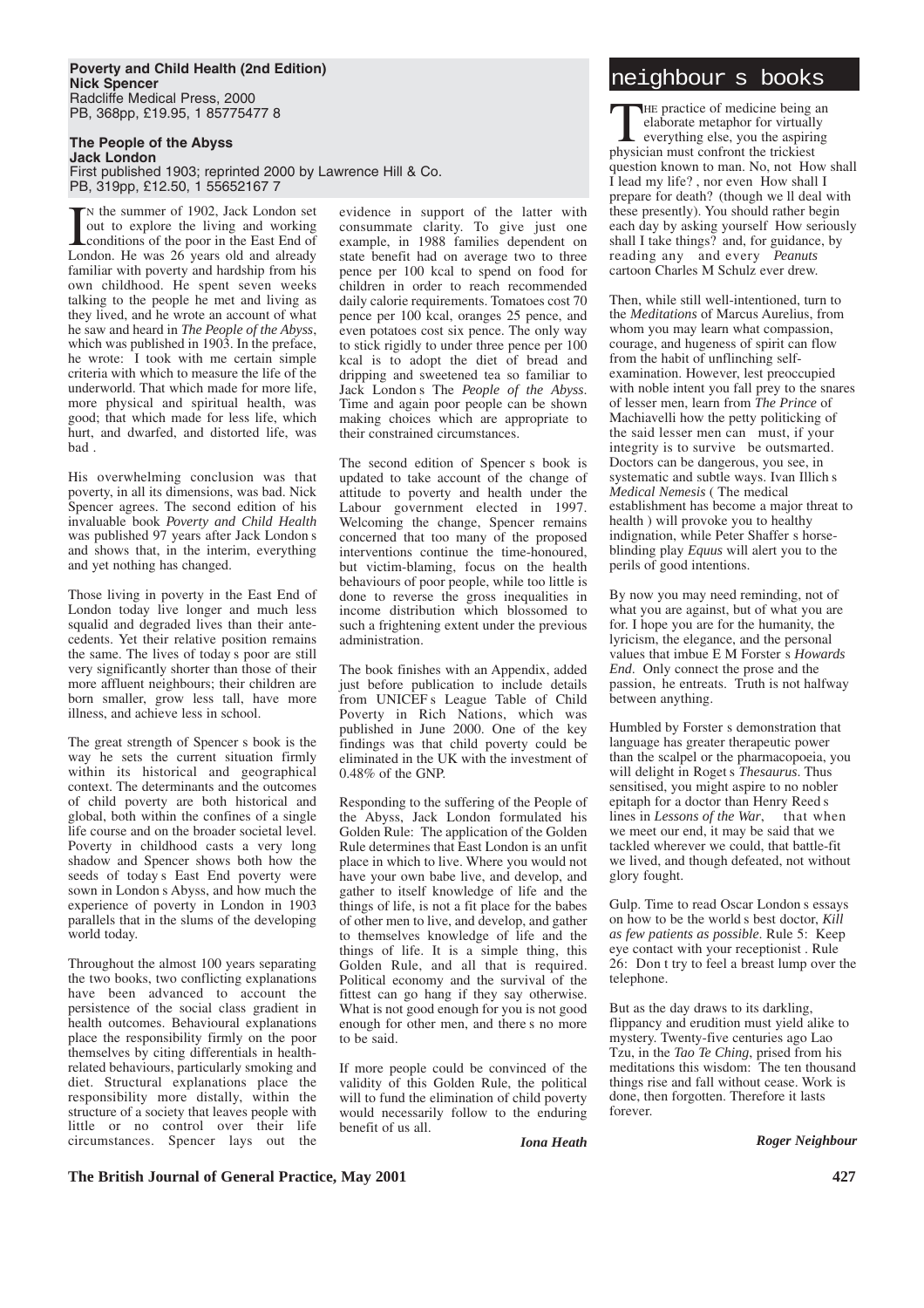**Depression: social and economic timebomb Edited by Ann Davidson and Andre Tylee** BMJ Books, 2001 PB, 206pp, £19.95, 0 72791573 8

THE striking title of this book derives<br>from the prediction that under the<br>most conservative estimates... the<br>burden of denressive disorders will increase from the prediction that under the burden of depressive disorders will increase by at least 50% by 2020 . Hard-pressed GPs may be forgiven for agreeing in the book with John Cox, President of the Royal College of Psychiatrists, that depression is not a timebomb waiting to explode, for it has already exploded! Based on papers presented at an international conference organised by the World Health Organization, this publication tackles mainly social, economic, and service issues rather than day-to-day care. It is not a clinical textbook.

Throughout the book, and in the foreword by the Prime Minister, there is much emphasis on social and environmental factors. Concern is expressed over the impact of depression, not only on the health and quality of life of patients but of families: on average five other individuals are severely affected by one person s serious depression.

A clear and readable overview of depression in general practice is given by Sir Denis Pereira Gray, who reminds us of the importance of the patient s view of the illness. In no other branch of medicine is the perception of the patient of greater significance. Managing depression may be difficult for the doctor but it is also particularly rewarding professionally. Andre Tylee, Professor of Primary Care and Mental Health, tackles disease management and the improvement of mental health skills

in the primary care team. Didactic training packages are simpler and cheaper than problem-based courses but results from innovative projects by enthusiasts are often not replicated in less committed practices. I heartily support his plea for added funds for evaluation.

A thoughtful patient s view is given by Richard Hornsby, a true insider, as I have lived with this very difficult illness for many years . He sees depression as a horrible and terrifying journey undertaken alone and<br>often with inadequate information. often with inadequate Challenging statements that GPs have the time or are expert in diagnosing and treating depression, he urges GPs to become better trained and be better listeners to the narratives of their patients.

Conference proceedings are often of uneven quality since they lack prior peer review and selection. I like to judge for myself the authority with which individual authors speak and the weight that can be attached to their pronouncements. The list of contributors, their qualifications and current post is helpful (though not completely accurate) but why, oh why, not repeat this information at the beginning of chapters to ease endless page turning?

Despite multi-authorship this book is, on the whole, readable and easily digested. It is a valuable overview of concepts in depressive illness and issues in improving management.

*Alastair Wright*



**428 The British Journal of General Practice, May 2001**

reflection

reflection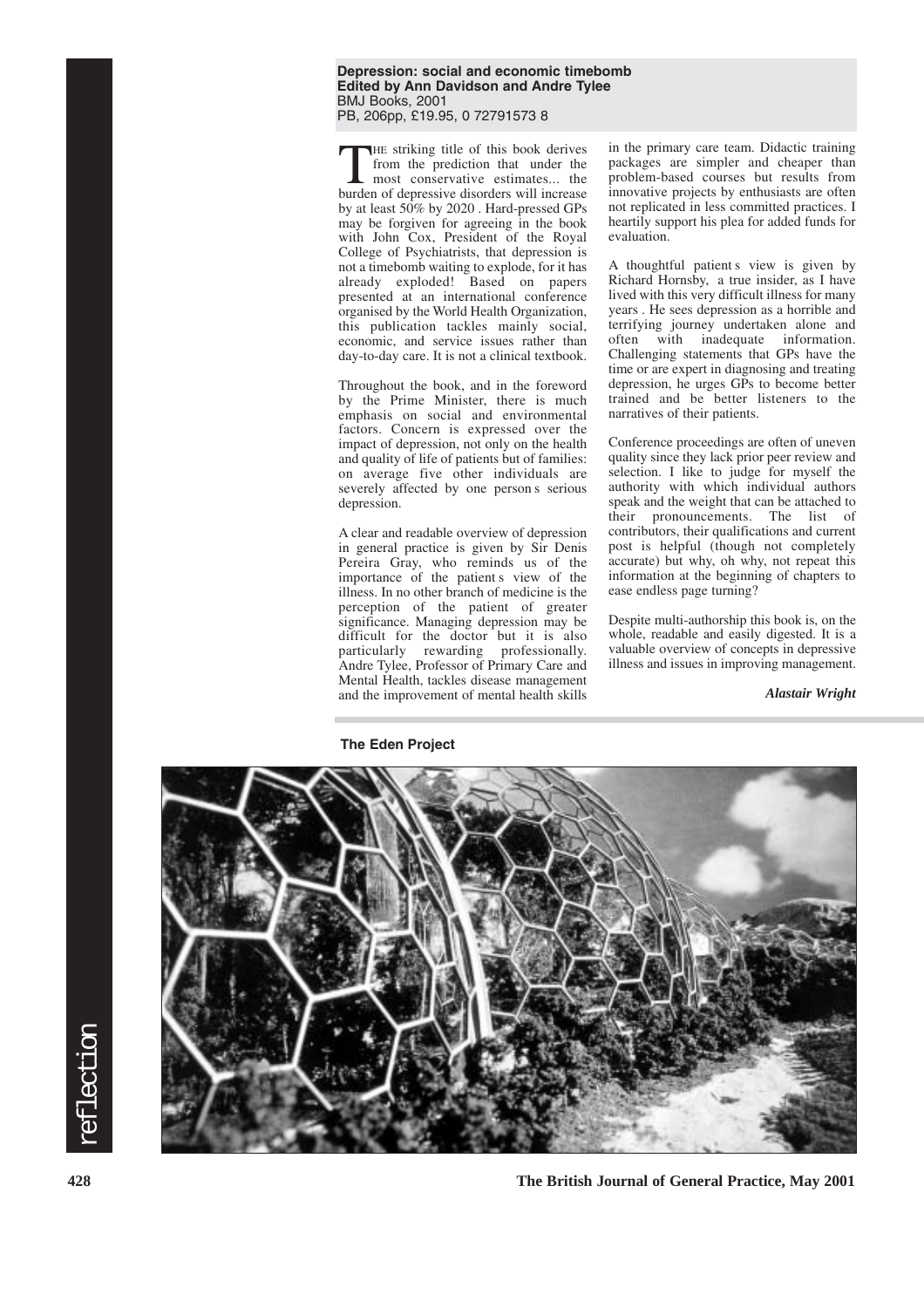#### **Palliative care in the home Derek Doyle and David Jeffrey** Oxford University Press 2000, PB, 163 pp, £27.50, 0 19263227 2

**Cancer from cure to care**

**David Jeffrey** Midwives Press, 2000, PB, 150 pp, £15.95, 1 89850783 X

**TWO books written by specialists to**<br>
inform generalists the hackles rise.<br>
However, what is critical to these<br>
works is that the authors spent many vears in inform generalists the hackles rise. works is that the authors spent many years in general practice before moving into specialist palliative care. They are, therefore, in that ideal position (inhabited by regrettably few specialists) of genuinely having knowledge of primary care, understanding its weaknesses and, most importantly, its strengths. Fundamentally, they are aware of what primary care is capable of. It is interesting, and surprising, to find that one author has been concerned in two such different approaches.

*Palliative Care in the Home* is a vademecum. It is a clear no-nonsense text. As well as discussing the more obvious topics, such as symptom relief and communication, there are illuminating chapters dealing with home or hospice? , spiritual and religious issues, and professional stress. The chapter covering the last 24 hours is particularly useful. We are encouraged to appraise not only our knowledge and skills, but also the values and beliefs that underpin how, and why, we care. The core primary care team is given its place, as is that unique aspect of general practice, our pre-morbid knowledge of the patient. The stage zero of cancer care, before the cancer journey begins.

By the end of the book I was more informed, had a clearer understanding of the various issues, was reassured, and, most importantly felt enabled to do a better job. A book like this translates well to other medical situations; it is not just about delivering good palliative care at home, it s about delivering good care, full stop.

*Cancer: From Cure to Care* is both thoughtful and thought-provoking. It addresses the difficulties and uncertainties faced by GPs working with patients suffering from cancer, based on a qualitative study of the cancer care experiences of 11 GPs.

Their dilemmas are grouped and the different categories discussed. All the usual suspects are there: defining when palliative care begins, stopping active cancer treatment, communication, symptom control, continuity of care, prolonged dying, effective teamwork, and stress. The book closes with a discussion on current decision-making frameworks and a new model is proposed.

The text is liberally and powerfully annotated with original responses, followed by a detailed examination of the issues raised. We are privileged to be privy to these doctors thoughts and uncertainties. Like good case discussion this is intense, emotive, and real.

The final words define the components needed for the provision of appropriate care: competence, compassion, and commitment. That should guarantee a place in any practice library.

*Euan Paterson*

T is rare for expensive new undertakings<br>to be greeted with universal acclaim by<br>the media, but in the case of the Eden<br>Project this has been the case. It is the T is rare for expensive new undertakings to be greeted with universal acclaim by the media, but in the case of the Eden world s biggest greenhouse, and houses a phenomenal array of tropical plants; however, there is even more to it than this. It combines many ingredients which seem to have ensured success. First, it is not in London. The capital of the universe came up with the Millennium Dome unpretentious little St Austell boasts the Eden Project. Ha ha!

Eden is one man s dream. Thank you, Tim Smith, for showing us that determination and vision can still triumph. It isn t finished yet the Mediterranean biome may seem sparse and arid now, but it won t in six months time.

Being able to visit during construction and watch it evolve through its early stages makes one appreciate the mammoth undertaking it is and gives us such a spark of

loyalty that we have supported it from the start.

We realise that the natural world is evolving. By comparison, conventional gardens look artificially twee and complete. The tone is worthy but not pious. The whole arena is a celebration of plants and the natural world.

Our visit leaves us in awe of the environment and mindful of our place in it without being crushed by guilt. The accent is on useful plants, ones which provide us with food, clothing, cosmetics, medicines, and building materials. Seeing coffee, liquorice, and guava cements our appreciation of them. Parading them all under one astonishing roof also makes for a fabulous work of art.

The project is a perfect synthesis of science (the architecture!), nature (everywhere you look), and humanity (feel that for yourself). There must be lessons for the practice of medicine in this.

*Alan Davis*

### graham worrall

#### **Between jobs**

TEWFOUNDLAND has long had the highest unemployment rate in Canada. You can forget all you might have heard about the 4% unemployment in the US, and the overall Canadian rate of 7%. In this province, the rate is about 20% and in rural areas like ours it can go as high as 40%, especially in the winter, when fishing and logging cannot take place.

This means that the polite and diplomatic rural physician does not ask the patient, Are you off work because of this ? , but Are you working at the moment? Furthermore, one learns that to be out of work and receiving unemployment insurance payments from the government is far more socially acceptable than getting social assistance payments although for lowerpaid workers the cash amounts are not that much different. If you re on social assistance, it s in some way your own fault, if you re receiving unemployment money, it s the fault of the employer or the government.

Consequently, a large proportion of our rural population regularly only works for a part of the year, often as little as a third of it. People are accustomed to a seasonal lifestyle, with reduced income for part of the year.

However, being unemployed in rural Newfoundland is not too bad, most of the time. The lifestyle is rather like that of a country gentleman in Scotland. Land is cheap or free (most land is owned by the Crown, and anyone can claim a building lot for almost nothing); you build your own house, using lumber you cut yourself from the coniferous forests (paradoxically, we, the poorest province in Canada, have the highest rate of owner-occupied housing); you have a small boat for fishing at sea or on any of the ponds and rivers (for a tiny licence fee); you own a snowmobile or all-terrain vehicle for winter travel to your cottage in the woods; and you can hunt ducks, rabbits, bear, moose, and caribou in season. You have time to tend your garden, and you certainly are able to do all the repairs on your own house.

Of course, people who are unemployed do still, despite their country pursuits, have a lot of time on their hands, and time to dwell on their health. This results in quite a lot of folk in our waiting room who probably wouldn t be there (or not there so often) if they had regular work.

This becomes apparent when a local facility for building off-shore oil rigs hires workers by the hundred for a new mega-project, or in the summer when the fish-processing plants are working around the clock. Many of our regular patients disappear for a few months. Of course, they come back, as regular as the seasons, when they are laid off work again in the Fall.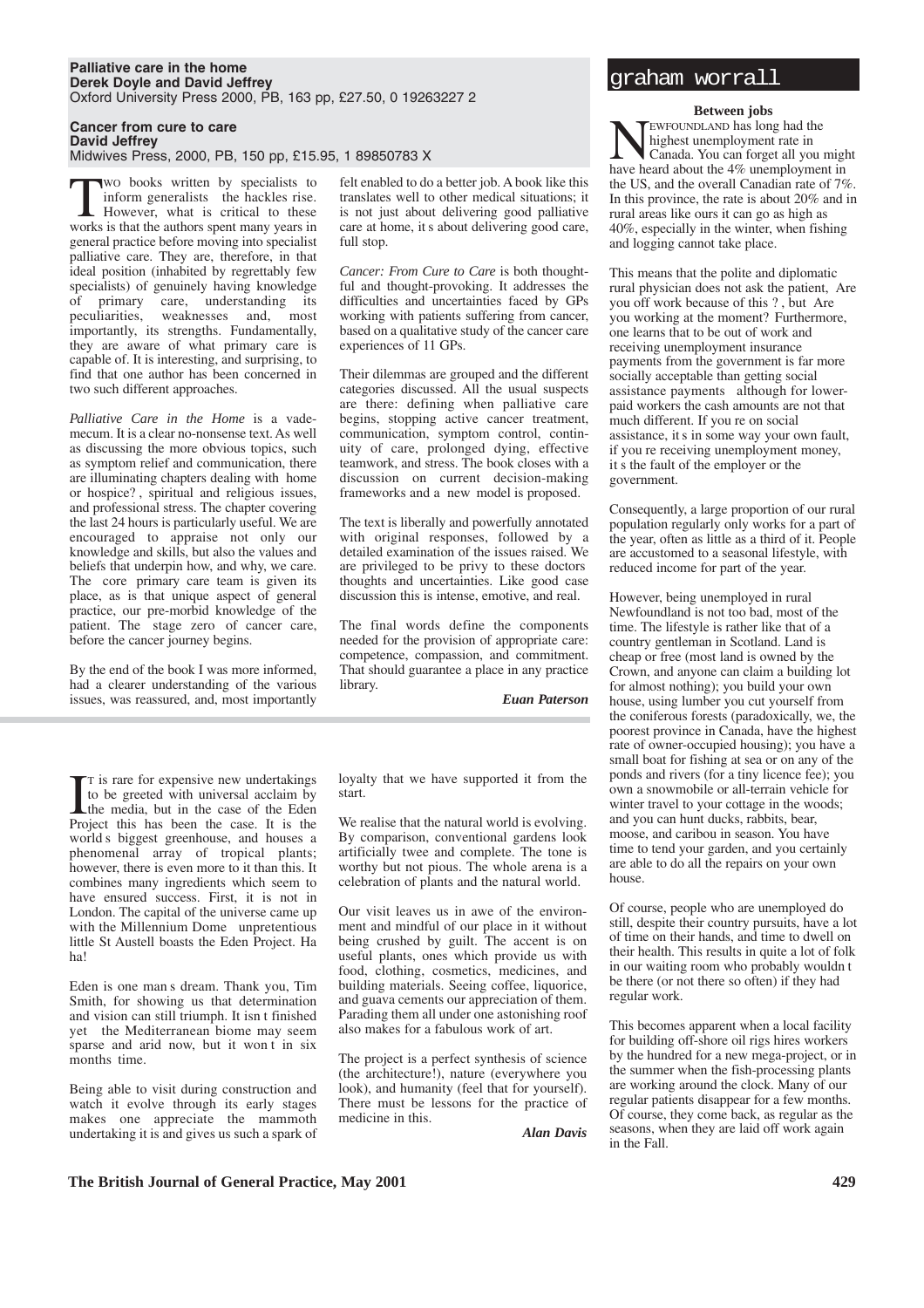# **UK Council, March**

#### **Foot and Mouth Disease**

Council heard of the grave situation which faces many rural GPs as a result of the spread of foot and mouth disease. The practical problems that GPs encounter in reaching patients, observing the vital restrictions on movements, coping with increased incidence of stress, and suicide threats in rural communities was a reminder to us all of the vital work done by GPs day to day, which goes unheard and unseen by many. Council was very willing to be associated with the words of support and understanding that our Chairman Mike Pringle voiced and which were echoed and given real meaning by Dr Jim Cox, who chairs our Rural Task Force.

#### **Northern Ireland**

Council approved new Bye-Laws for the Northern Ireland Faculty that will enable it to operate in a manner much closer to our existing Scottish and Welsh Councils. The eventual aim, pending constitutional reform, is that there should be a Northern Ireland Council.

#### **College Budget 2001–2002**

Council approved the budget proposals, allowing key College activities and projects to go forward in the coming year. We shall be able to attract significant new funding for certain projects.

We also discussed a general review of College activities. This will look at different methods of delivering certain services (include the option of contracting out) and will first consider the Courses and Conferences, followed by Publications.

#### **Modernisation of the NHS: emerging themes from the three countries**

There are some distinct differences between England, Scotland, and Wales example, social care (as distinct from medical care) will be free at the point of delivery in Scotland, whereas that will not be the case in England and Wales. Is there any benefit in putting pressure to improve matters in other parts of the UK? We will continue to monitor these divergences and point out where the problems arise.

#### **Senior House Officer (SHO) Review**

We had a series of papers before Council: the first was from the SHO Modernisation Technical Group and the College s response; the second and third were both from Has Joshi, Chairman of our Education Network, on the future of SHO training and on the future of Vocational Training; and a fourth from the Joint Committee on Postgraduate<br>Training for General Practice on General Practice on modernising the SHO grade.

We have already given evidence to the Review which is moving forward very quickly. The role of primary care is vital here and there are possibilities that we may achieve some gains (at least in the longer term) to make GP training much more fit for purpose. However, we will need to ensure that service needs do not again outweigh the training needs and that rigidity of rotations is replaced by more flexible programmes .

#### **Workforce**

The issue of GP workforce continues to feature in the headlines, not least because of the efforts of this College, together with the General Practitioner Committee. The Government seems to have accepted that its plans for the increases in the number of GPs fall short of what is required and this has precipitated a downturn in morale, judging by recent results from a Scottish GPC survey of GPs, which was also before Council. We intend to press our points whenever the opportunity arises and via the<br>Primary Care Workforce Review the Primary Care Workforce Review results of which we now await.

#### **Revalidation, Appraisal, and Accredited Professional Development (APD)**

Mike Pringle brought forward a brief paper summarising the position on appraisal, APD, and revalidation.

The GPC is negotiating with the Department of Health on annual appraisal for GPs in England. No conclusions have been reached so far but the key points on the negotiation at present are the balance between the NHS, the professional and lay involvement, and the question of resources.

As to revalidation itself, the College s working group is continuing to meet, the GMC is conducting its pilots, and we are being kept informed of progress. We expect the GMC meeting in May to decide whether revalidation will proceed. If so, the timetable will be to introduce revalidation in January 2002, allowing a year for the first cohort of GPs to prepare for revalidation in January 2003. Once the GMC has finalised the third edition of *Good Medical Practice*, we will be fully able to align our *Good Medical Practice for General Practitioners* with the new version and circulate that to all GPs. That should lead to producing a final version of our methodology for revalidation for general practice. The Chairman, Mike Pringle, is considering how best to keep everyone informed on these crucial matters.

#### **National Clinical Assessment Authority (NCAA)**

The main issue for the College appears to be how the NCAA will work in primary care and this will be an opportunity for us to influence the agenda and clarify the relationship between the new Authority and the GMC. We support procedures for monitoring and improvement of poor performance in general practice but we need to ensure that the profession, as well as the public, can have confidence in them.

#### **Accredited Professional Development**

This is a very exciting development for the

#### **Health and Social Care Bill: Patient Confidentiality Provisions**

The College has registered our concern already on this aspect of the Bill. The relevant clause started out as Clause 59 and is currently numbered 67. We have briefed many organisations and a number of peers on the issues twice and feel that this has been influential in at least achieving some modest amendments to the provisions.

The clause allows the Secretary of State to make regulations, both to withhold data in regard to the NHS, and also to direct disclosure of patient identifiable information. The one significant concession the Government has made is to ensure that there is an advisory group which will advise on the making of regulations and the principles under which the disclosures might be made. This does not go anywhere near far enough and we would hope that the provision may be deferred, allowing our concerns to be considered or, at the very least, significant amendments to be made. We are working with other organisations, not least the BMA, on this matter. Our press release and briefing can be found on the College website.

# **Patients' Liaison Group and**

**Council Executive Committee** Council was pleased to agree a change whereby the Chairman of the Patients Liaison Group (currently Mrs Eileen Hutton) will in future take an observer role on our Council Executive Committee. Given the valuable work that the Patients Liaison Group does, and can do, this is a very welcome initiative.

#### **Packaging of Drugs**

Our Patients Liaison Group has produced a very significant report on the difficulties that there are with the packaging of drugs. Too many packages are insufficiently distinguished from others which can lead to confusion, with potential dire results for patients. The issues concern the loss of identifying text when blister packs are broken open, the covering up of Braille on the outside of packages and, in some cases, labels that are difficult to read, especially for those with vision impairment. Council was very supportive of the proposal to raise this as an issue which we will be taking forward with vigour, and adding other points which could usefully be advanced with the paper.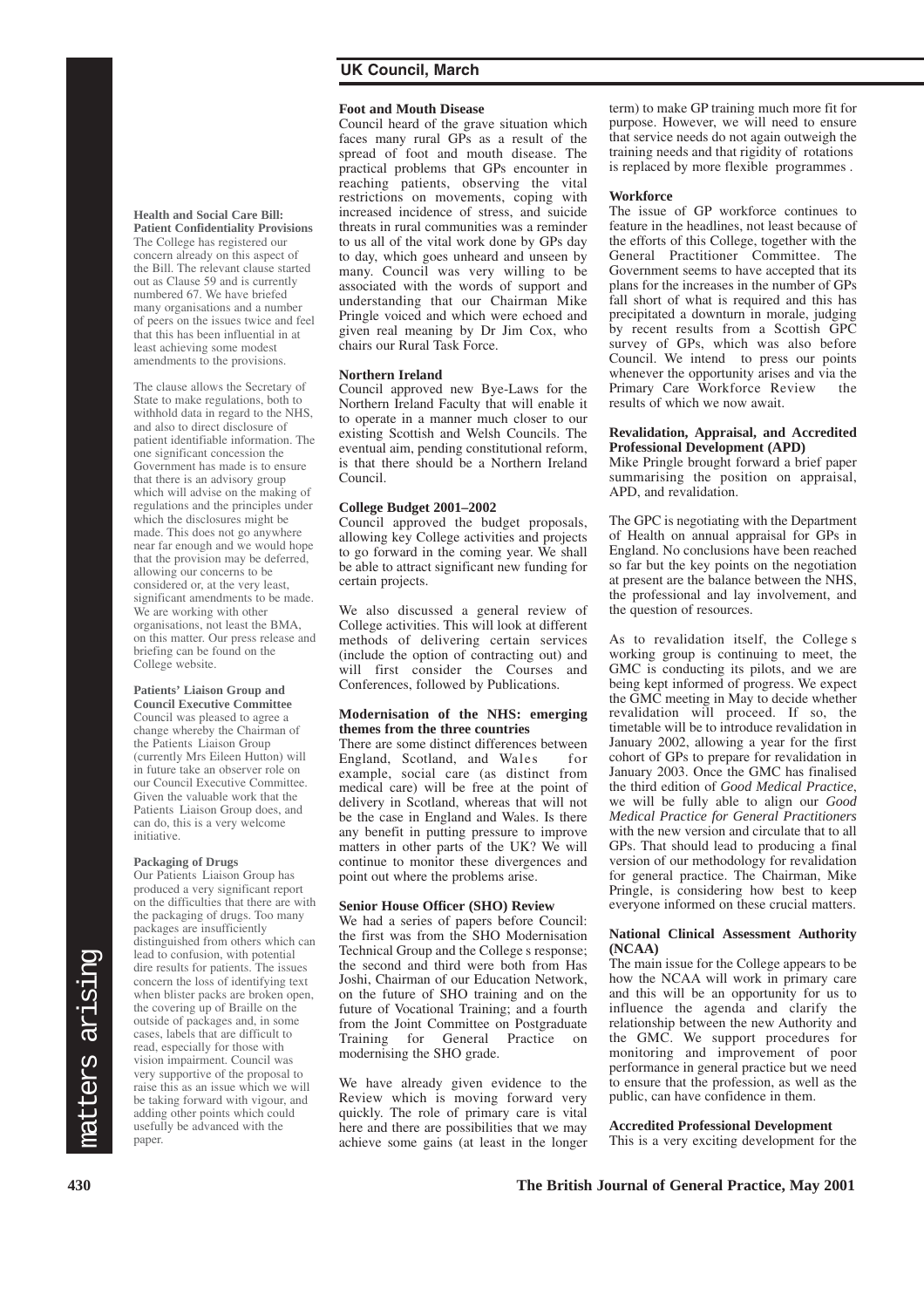College which has now reached a very advanced stage and is subject to a second round of pilots. APD is a voluntary system for GPs allowing them to demonstrate explicitly their commitment to lifelong learning, which will measure quality improvement and will be accredited for a period of five years.

The huge benefit that those undertaking APD will see is not only that their learning needs are being constructed and developed appropriately but that following APD will enable doctors to provide the evidence required for revalidation. That linkage has been supported in principle by the GMC but we still have to go through a number of stages to ensure that the detailed points are satisfied. We are now at the point where the convenor for APD can be advertised shortly and the administrative and managerial support can be introduced. The terms on which APD will be offered will give added benefit to members of the College and we are hoping to attract significant sponsorship for this new programme.

#### **GMC Structure and Education Role**

We are very keen to see an early conclusion to the GMC governance review as this will allow the GMC to move forward. It is equally important for the future of professionally-led regulation that the new structures are right and do command confidence from key stake holders.

Views were clearly divided in Council regarding the paper on the GMC s role in doctor education. Some favoured the GMC having a much stronger role, others that this should rest with the new Medical Education Standards Board. There was agreement on the following principles: the medical education continuum should be much more closely integrated whichever body has the lead; education should be based on good medical practice; it should be independent; and the roles of the Royal Colleges should not be diluted.

The GMC is also consulting on major changes to its Fitness to Practise procedures and I will be asking a number of members to assist me in preparing our response in the normal way.

### **Next Council Meeting**

Friday 8 June 2001, Princes Gate, London.

**Maureen Baker** *Honorary Secretary, UK Council*

**Best of the Rest...**

**Shipman Inquiry; National Service Frameworks; GPs with a special interest; NICE**

A full transcript is available on-line at **www.honsec@rcgp.org.uk** and feedback

# neville goodman

**NHS Plan News** s if we didn t have enough to read,  $\sum_{BMA}$  if we didn t have enough to read,<br>the weekly *BMA News* has replaced<br>originality of an advertising campaign for the weekly *BMA News* has replaced *BMA News Review*. With all the originality of an advertising campaign for deodorant, the publication was described as heralding a new and exciting era . Depending on the results of the negotiations for the new consultant contract, the era could be more than exciting: frustrating, demoralising, or depressing may be more apt descriptions. Dr Ian Bogle, BMA Council Chairman, could be right that the BMA needs a weekly forum for members opinions; or it could be that the publishers wish to decrease the influence of *Hospital Doctor*, *Pulse* and the other freely circulated weekly medical newspapers.

Whatever, I am more likely to take notice of the revamped *BMA News* than I do of the outpourings of *NHS Plan News*. This unbiased, independent publication comes from the DoH, produced by your taxes and enabling the government to tell us how far we are along the road to modernisation. It will appear quarterly.

There are few things more depressing than someone telling you how wonderful things are when you can see all around you that they are not. I m not saying that all is terrible, and that there is no hope. But eight glossy pages of propaganda on sometimes ill-considered schemes stick in the craw. Rhetoric and platitudes drip off every page.

It s not as if we are alone in our failings. A US Academy of Sciences commission has just reported on the US health system. It doesn t work. It doesn t work to the extent that the commission says it is irreparable and needs a complete reorganisation. Not only does the US have all the problems we have, such as postcode prescribing, but it also has the distortions of commercial medicine: best practice is ignored if it means patients will be charged less.

Canada s was thought to be the best system. But they are now short of nurses. Where are they to hire them from? Right first time: the United Kingdom (*Toronto Metro*, 29 September, 2000).

*NHS Plan News* is being distributed to staff through dispensers in the workplace or via managers . The only dispensers that it s fit for won t take glossy paper and managers are too busy completing their recently ordered, compulsory searching of all hospital premises for body parts to think of doing a paper round. Yes, by order of Those Upstairs, every single Trust in the country appointed a team of three to unlock every cupboard and cabinet by 6 April. Signed declarations are not enough.

**Nev.W.Goodman@bris.ac.uk**